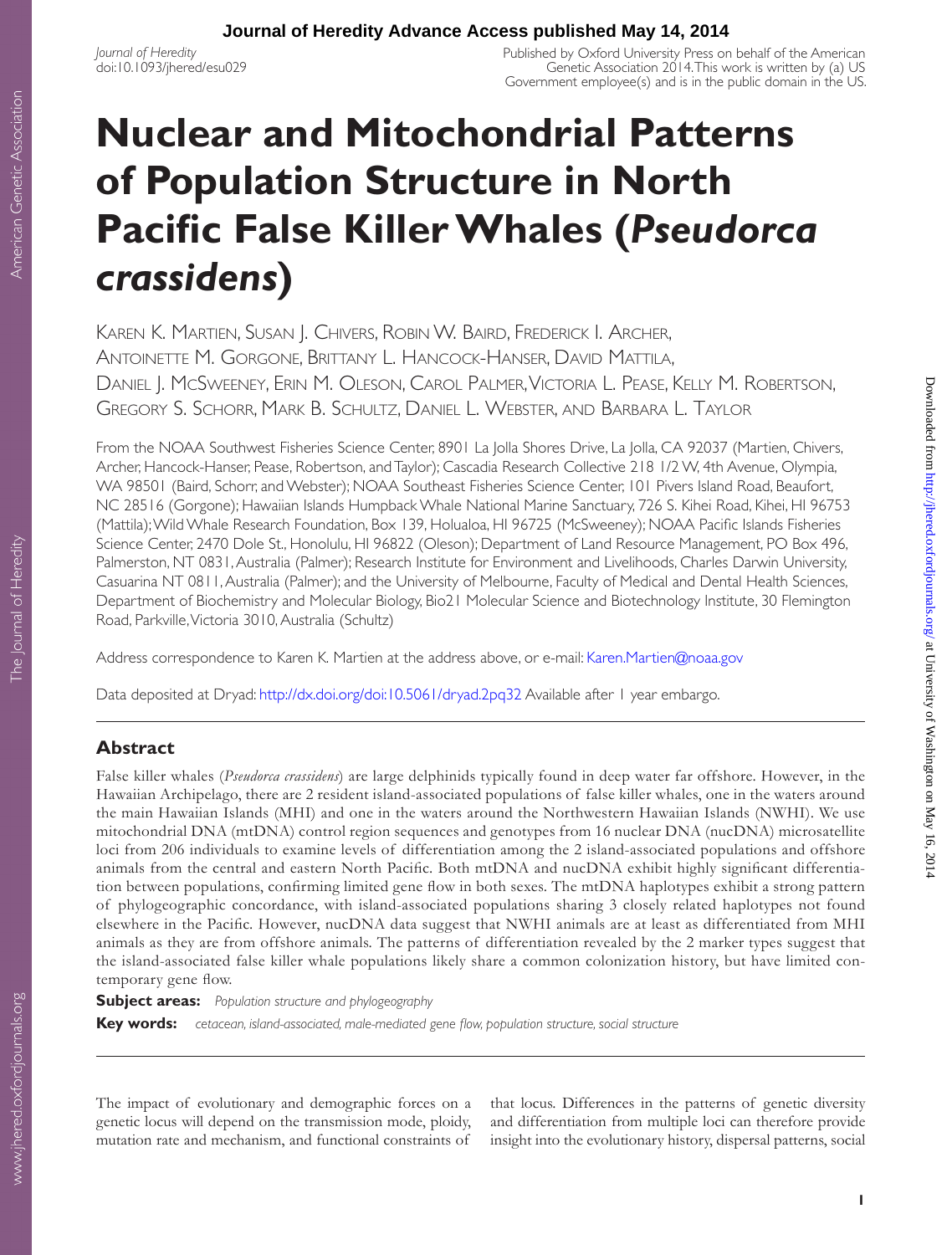*Journal of Heredity*

structure, and mating patterns of populations. Differentiation in mitochondrial DNA (mtDNA) is expected to be higher than that in nuclear markers due to differences in effective population size between the mitochondrial and nuclear genomes. However, when the difference between the 2 marker types is greater than expected, it can indicate either sex-biased dispersal or male-mediated gene flow without dispersal [\(Peters et](#page-15-0) al. 2012). Sometimes mtDNA and nuclear DNA (nucDNA) show contrasting patterns of genetic differentiation, with the hierarchical relationships between populations differing between the 2 marker types (e.g., [Gomez](#page-14-0)  et [al. 2002](#page-14-0)). Such complex patterns of genetic structure can result from stochastic variation, selective sweeps, historical events such as introgression or may reflect differences between the colonization history of populations (reflected in mtDNA genealogies) and current patterns of nuclear gene flow (reflected in nucDNA).

We examine the colonization history, social structure, and contemporary differentiation among populations of false killer whales (*Pseudorca crassidens*; Owen 1846) in the North Pacific by comparing phylogeographic patterns and genetic differentiation from mtDNA and nucDNA. False killer whales are a large delphinid found in tropical and subtropical waters throughout the world. Like many marine species, their offshore distribution makes them difficult to study. Most of what is known about false killer whales comes from studies around the Hawaiian Archipelago. Three populations have been described within Hawaiian waters based on photo-identification, satellite telemetry, and genetic data ([Chivers et](#page-13-0) al. 2007; [Baird](#page-13-1)  et [al. 2008,](#page-13-1) [2010,](#page-13-2) [2013](#page-13-3)). The main Hawaiian Islands (MHI) and Northwestern Hawaiian Islands (NWHI) populations are small, with the MHI population estimated to number only about 151 (coefficient of variation  $[CV] = 0.20$ ) individuals ([Oleson et](#page-14-1) al. 2010). The only abundance estimate available for the NWHI population is 552 ( $CV = 1.09$ ) individuals, but there is a large uncertainty associated with this estimate because it is based on only a small number of encounters during a single survey within their range ([Bradford et](#page-13-4) al. 2014). The offshore population is larger abundance within the 200-nmi Exclusive Economic Zone (EEZ) around Hawai'i is estimated at 1552 (CV =  $0.66$ ) individuals ([Bradford et](#page-13-4) al. 2014). However, that may be an underestimate, as the range of the offshore population is unknown and likely extends beyond the EEZ. The MHI, NWHI, and offshore populations are managed as separate population stocks under the US Marine Mammal Protection Act ([Carretta et](#page-13-5) al. 2013).

The MHI population is the subject of an ongoing photoidentification study that dates back to 1986 ([Baird et](#page-13-1) al. 2008, [2012\)](#page-13-6). High resighting rates, sighting histories that span decades for many individuals, and telemetry data that show animals spending the majority of their time in water less than 1000-m deep ([Baird et](#page-13-2) al. 2010, [2012](#page-13-6)) demonstrate that this is a resident, island-associated population ([Baird et](#page-13-1) al. 2008, [2010,](#page-13-2) [2012](#page-13-6)). Though the ranges of the MHI and offshore populations do overlap slightly ([Baird et](#page-13-2) al. 2010), there are no documented interactions between the 2 populations.

The MHI population exhibits strong social structure. Social network analysis revealed the existence of 3 large social clusters that interact regularly but differ in their habitat usage patterns ([Baird et](#page-13-6) al. 2012). There is evidence that the MHI population has undergone a dramatic decline over the past 2 decades ([Reeves et](#page-15-1) al. 2009; [Oleson et](#page-14-1) al. 2010). If the MHI population were extirpated, the habitat might not be recolonized quickly, just as the waters of the Mediterranean surrounding Italy have remained devoid of false killer whales for over 50 years following extirpation due to hunting ([Stanzani and Piermarocchi 1992](#page-15-2); [Reeves and Notarbartolo](#page-15-3)  [di Sciara 2006\)](#page-15-3). Following a status review [\(Oleson et](#page-14-1) al. 2010), the MHI population was listed as endangered under the US Endangered Species Act ([Federal Register 2012\)](#page-14-2).

Far less is known about the NWHI population, which was only discovered in 2010 ([Baird et](#page-13-3) al. 2013). Photoidentification matches between animals encountered near Nīhoa in 2010 and animals encountered near Kaua'i in 2008 suggest long-term site fidelity. Telemetry data indicate that the population ranges from Kaua'i to at least Gardner Pinnacles and maintains a close association with islands, atolls, and seamounts ([Baird et](#page-13-3) al. 2013; Baird RW, unpublished data). Though the range of the NWHI and MHI populations overlap at Kaua'i, they have never been sighted together.

A previous genetic study comparing the MHI and offshore populations revealed strong phylogeographic structuring of haplotypes within North Pacific false killer whales, with animals from the MHI population possessing closely related haplotypes not found elsewhere in the Pacific ([Chivers](#page-13-0) et [al. 2007](#page-13-0)). In this study, we use a substantially expanded sample set, including samples from the previously unsampled NWHI, and data from both mitochondrial control region sequences and 16 microsatellite loci to further investigate population structure in North Pacific false killer whales. We compare the patterns of genetic differentiation among the MHI, NWHI, and offshore populations as revealed by the 2 marker types to gain insight into the colonization history of the Hawaiian Archipelago and the social structure and patterns of gene flow among these populations. We then compare the habitat characteristics of the MHI versus the NWHI to examine the factors that may have driven the evolution of island-associated populations in this otherwise offshore species.

## **Materials and Methods**

#### The Samples

The sample set consisted of 276 tissue samples collected from false killer whales biopsied at sea ( $n = 271$  including 11 sampled by observers during long-line fishing operations), in captivity  $(n = 3)$ , or stranded on the beach  $(n = 2)$  between 1983 and 2011 ([Figures 1](#page-2-0) and [2](#page-2-1)). All tissue samples (i.e., skin or muscle) were preserved frozen or in a 20% dimethylsulfoxide solution saturated with NaCl ([Amos and Hoelzel 1991](#page-13-7); [Amos 1997](#page-13-8)) and archived in the Southwest Fisheries Science Center's (SWFSC) Marine Mammal and Turtle Molecular Research Sample Collection.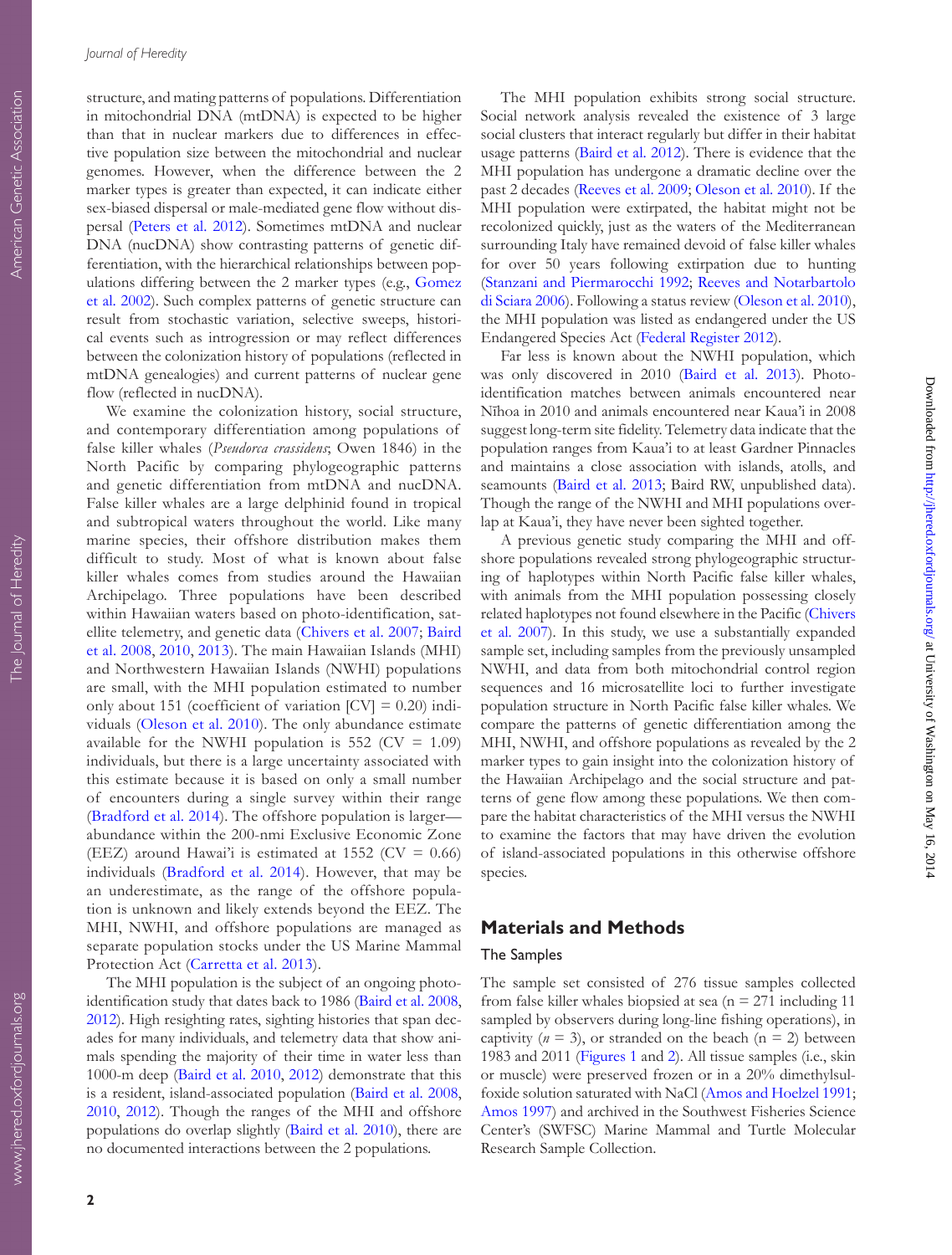

<span id="page-2-0"></span>**Figure 1.** Collection locations of false killer whale samples. The groupings referred to in [Table](#page-9-0) 2 and [Figure 3](#page-7-0) are indicated, with the exception that "East Pacific" in [Figure 3](#page-7-0) refers to the ETP stratum plus one encounter (2 samples) south of the ETP. The CNP stratum consists of all samples within the ellipse except for those included in the MHI and NWHI strata (see [Figure](#page-2-1) 2). Sample sizes are listed for the mtDNA data set followed by the nucDNA data set. Only the MHI, NWHI, CNP, and ETP strata are included in most analyses.



<span id="page-2-1"></span>**Figure 2.** Collection locations of false killer whale samples around the Hawaiian Archipelago. Ellipses indicate the samples included in the NWHI and MHI strata. All other samples on this map are part of the CNP stratum. Sample sizes for the mtDNA/nucDNA data set are indicated. Solid gray lines show the boundaries of the Hawai'i and Palmyra (bottom center) EEZs. The dashed gray line shows the boundary of the Papahānaumokuākea Marine National Monument.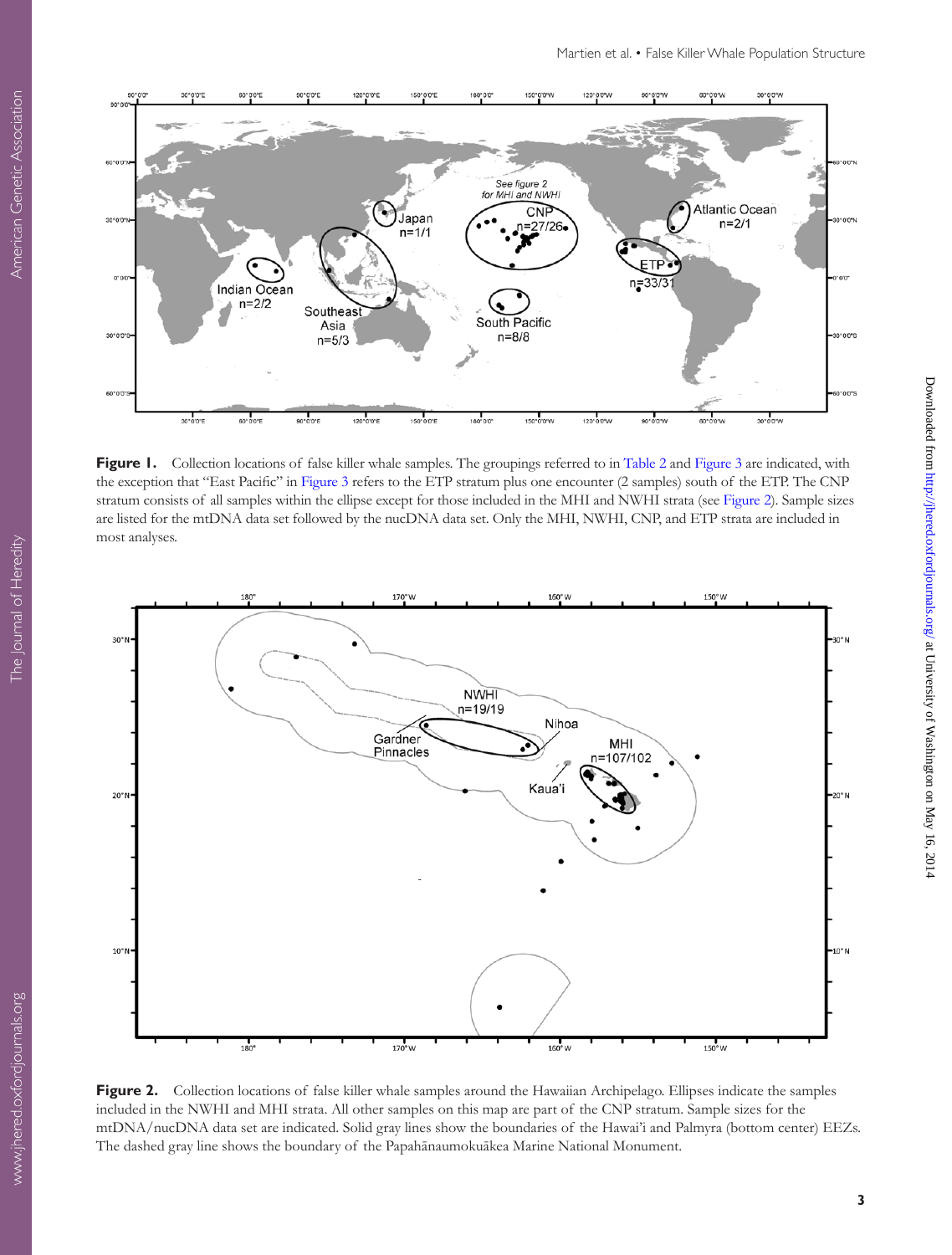We focused our analyses on samples from the eastern North Pacific, as that is the area from which the majority of our samples were collected. We divided the eastern North Pacific into 4 strata—the MHI, NWHI, Central North Pacific (CNP), and Eastern Tropical Pacific (ETP; [Figure](#page-2-0) 1). The CNP and ETP were delineated based on oceanographic and biogeographic features [\(Reilly 1990](#page-15-4); [Longhurst 1998](#page-14-3)), as well as on sample distribution, whereas the MHI and NWHI strata were delineated based primarily on photo-identification and satellite tag data. The MHI stratum was defined as all samples collected from groups containing any individuals that were part of the Hawai'i insular social network, as determined by analyses of the photo-identification catalog and

association pattern data ([Baird et](#page-13-1) al. 2008, [2012](#page-13-6)). The NWHI stratum contains individuals from 4 encounters ([Table](#page-3-0) 1), all of which occurred very close to islands or atolls. Three of these encounters involved a satellite-tagged individual that remained close to the NWHI during the entire 52-day tag duration ([Baird et](#page-13-3) al. 2013). There were also multiple photoidentification matches among these encounters and between them and individuals encountered off of Kaua'i in 2008, suggesting multiyear fidelity to the Hawaiian Archipelago ([Baird](#page-13-3) et [al. 2013](#page-13-3)). None of the individuals from these encounters nor from the encounter off of Kaua'i in 2008, link to the MHI social network. The fourth NWHI encounter was not linked photographically or through satellite tag data to the

<span id="page-3-0"></span>

|  |  | Table I Characteristics of the false killer whale groups with multiple samples collected |  |  |  |
|--|--|------------------------------------------------------------------------------------------|--|--|--|
|--|--|------------------------------------------------------------------------------------------|--|--|--|

| Encounter         | Samples        | Samples                  | Unique         | Final<br>sample |                   |                |
|-------------------|----------------|--------------------------|----------------|-----------------|-------------------|----------------|
| number            | collected      | sequenced                | individuals    | size            | Collection date   | Haplotype      |
| CNP               |                |                          |                |                 |                   |                |
| $\mathbf{1}$      | 3              | 3                        | $\mathfrak{Z}$ | 3               | 21 April 2008     | 9,25           |
| $\overline{2}$    | $\overline{4}$ | $\overline{4}$           | 3              | 3               | 10 November 2010  | $32\,$         |
| $\overline{3}$    | 6              | $\overline{4}$           | $\overline{4}$ | $\overline{4}$  | 18 August 2005    | 7, 9           |
| $\overline{4}$    | $\overline{4}$ | $\overline{4}$           | 3              | 3               | 1 September 2010  | $\overline{9}$ |
| 5                 | 5              | 5                        | $\overline{4}$ | $\overline{4}$  | 10 September 2010 | 30             |
| ETP               |                |                          |                |                 |                   |                |
| 6                 | 5              | 5                        | $\overline{4}$ | $\overline{4}$  | 24 August 1998    | 9              |
| 7                 | 15             | 15                       | 12             | 12              | 14 November 2000  | 9,10           |
| 8                 | 7              | 6                        | 3              | $\overline{2}$  | 21 August 2003    | 11             |
| 9                 | 13             | 13                       | 13             | 8               | 14 November 1999  | 10             |
| 10                | 3              | 3                        | 3              | $\overline{2}$  | 7 October 2000    | 12             |
| <b>NWHI</b>       |                |                          |                |                 |                   |                |
| 11                | 9              | 9                        | 8              | 8               | 26 September 2010 | 1, 31          |
| 12                | 5              | 5                        | 4              | 4               | 7 October 2010    | $\mathbf{1}$   |
| 13                | 11             | 11                       | 8              | 6               | 21 October 2010   | 1, 31          |
| <b>MHI</b>        |                |                          |                |                 |                   |                |
| 14                | 7              | $\overline{\phantom{a}}$ | 7              | 7               | 30 September 2002 | 1, 2           |
| 15                | 3              | 3                        | $\overline{2}$ | $\overline{2}$  | 13 September 2004 | $\mathbf{1}$   |
| 16                | 12             | 12                       | 10             | 10              | 7 August 2005     | 1, 2, 5        |
| 17                | 7              | 7                        | 6              | 6               | 16 July 2008      | 1, 2           |
| 18                | $\overline{4}$ | $\overline{4}$           | $\overline{4}$ | $\overline{4}$  | 26 July 2008      | 1, 2           |
| 19                | $\overline{4}$ | $\overline{4}$           | $\overline{c}$ | $\overline{2}$  | 18 December 2009  | 1, 2           |
| 20                | 7              | $\overline{7}$           | 6              | 6               | 19 December 2009  | $\mathbf{1}$   |
| 21                | 3              | $\mathfrak{Z}$           | $\mathbf{1}$   | $\mathbf{1}$    | 28 July 2010      | 1, 2           |
| 22                | 7              | $\overline{\phantom{a}}$ | 6              | 6               | 11 August 2010    | 1, 2           |
| 23                | 6              | 6                        | $\overline{4}$ | $\overline{4}$  | 14 August 2010    | 1, 2           |
| 24                | 12             | 12                       | 10             | 10              | 20 August 2011    | 1, 2           |
| 25                | 5              | 5                        | $\mathbf{2}$   | $\overline{c}$  | 25 August 2011    | 1, 2           |
| 26                | $\overline{4}$ | $\overline{4}$           | $\mathbf{2}$   | $\overline{c}$  | 9 December 2000   | 1, 2           |
| 27                | $\mathfrak{Z}$ | $\mathfrak{Z}$           | $\overline{c}$ | $\overline{c}$  | 21 December 2000  | $\mathbf{1}$   |
| 28                | 6              | 6                        | 6              | 6               | 28 February 2001  | 1, 2           |
| 29                | $\overline{4}$ | $\overline{4}$           | $\overline{2}$ | $\overline{2}$  | 1 May 2002        | $\mathbf{1}$   |
| 30                | 22             | 22                       | 18             | 18              | 26 May 2003       | $\mathbf{1}$   |
| 31                | $\mathfrak{Z}$ | $\sqrt{3}$               | $\mathbf{2}$   | $\mathbf{2}$    | 15 October 2010   | $\mathbf{1}$   |
| 32                | 5              | 5                        | 5              | 5               | 10 December 2009  | $\mathbf{1}$   |
| American Samoa    | $\overline{4}$ | $\overline{4}$           | $\overline{4}$ | $\overline{4}$  | 7 October 2006    | 17             |
| Australia         | 3              | 3                        | 3              | 3               | 23 November 2009  | 5              |
| Southwest Pacific | 3              | 3                        | $\overline{2}$ | $\overline{c}$  | 15 October 2006   | 28             |

The columns show the total number of biopsy samples collected from the group ("Samples collected"), the number successfully sequenced ('Samples sequenced'), the number of "Unique individuals" once replicates (including those sampled in previous encounters) were removed, the "Final sample size" after closely related individuals were removed, the date of the encounter, and the haplotypes detected in the group. The name of the stratum to which each group belongs is identified under each regional heading.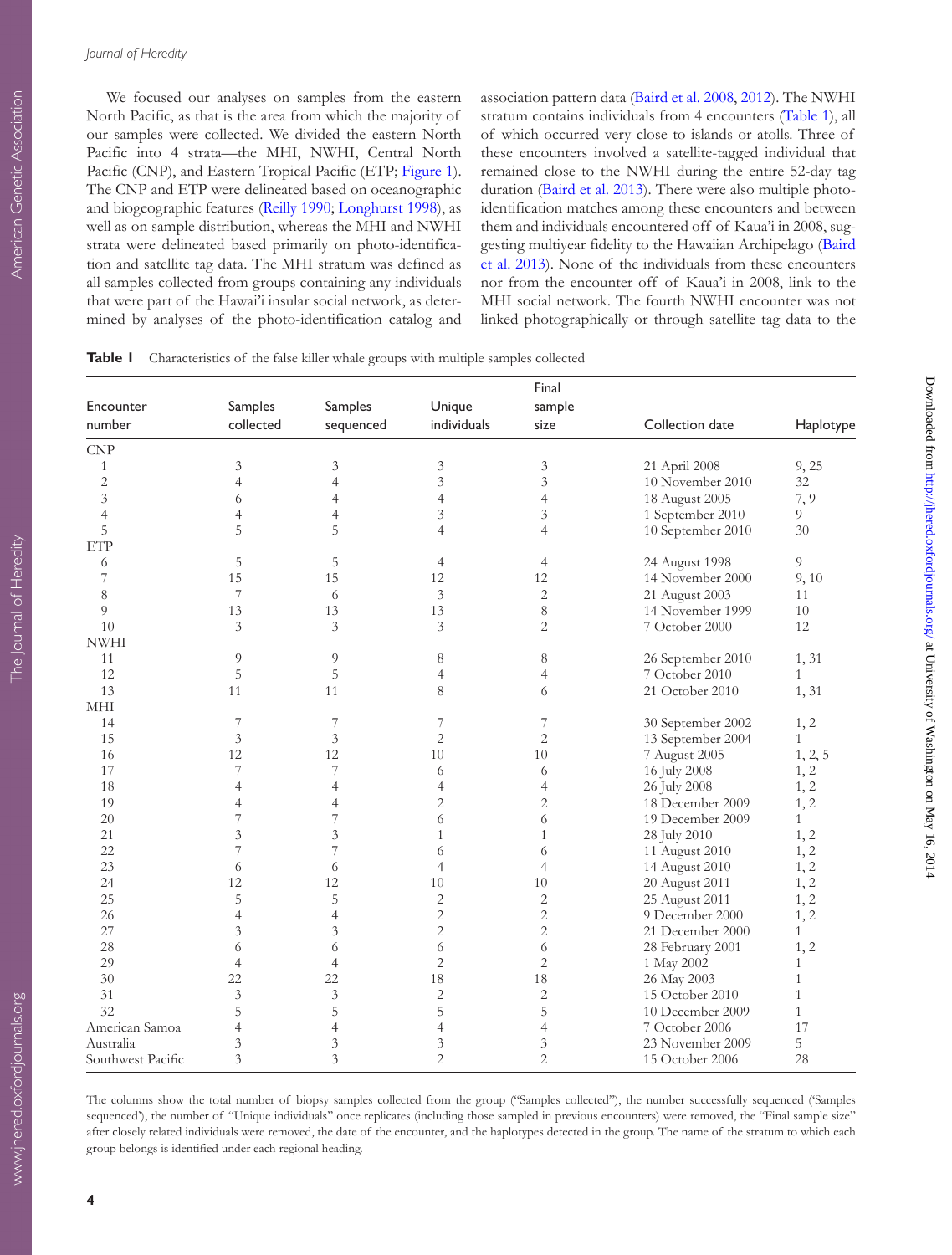www.jhered.oxfordjournals.org

other NWHI encounters. However, because this encounter occurred within the known range of the NWHI population (based on satellite tag data; Baird RW, unpublished data) and all 4 individuals from this encounter possessed haplotypes only found among the MHI and NWHI samples (see Results), they were included in the NWHI stratum.

Baird et [al. \(2012\)](#page-13-6) used a social network derived from photo-identification data and an analysis of network modularity to identify social clusters within the MHI population. They identified 3 large social clusters (clusters 1, 2, and 3), as well as 4 small, peripheral clusters primarily composed of animals only sighted once. For some analyses, we stratified the MHI population according to the social clusters identified by Baird et [al. \(2012\)](#page-13-6). For these analyses, we only included samples from Baird et al.'s clusters 1, 2, and 3 due to the uncertainty associated with their other clusters and the small number of samples available from them. We also excluded samples from individuals that were not photographically identified, as they were not included in Baird et al.'s social cluster analysis.

#### Laboratory Processing

The 5′ end of the hypervariable mtDNA control region was amplified from extracted genomic DNA (lithium chloride protocol: [Gemmell and Akiyama 1996](#page-14-4); sodium chloride protocol: [Miller et](#page-14-5) al. 1988; Qiagen DNeasy Blood and Tissue Kit #69506) using the polymerase chain reaction (PCR) and then sequenced using standard techniques ([Saiki et](#page-15-5) al. [1988](#page-15-5); [Palumbi et](#page-15-6) al. 1991). The PCR cycling profile consisted of 90 °C for 2.5min, followed by 35 cycles of 94 °C for 50 s, an annealing temperature of 60 °C for 50 s, and 72 °C for 1.5min, then a final extension of 72 °C for 5min. The sequence was generated in 2 parts, each of which was sequenced in both directions using Applied Biosystems Inc. (ABI, Foster City, CA) model 377, 3100 and 3730 sequencers. For the 5′ segment, we used primers H16498 (5′-CCTGAAGTAAGAACCAGATG-3′) [\(Rosel et](#page-15-7) al. 1994) and L15829 (5'-CCTCCCTAAGACTCAAGG-3') (developed at the SWFSC), and for the 3′ segment, we used primers H497 (5′-AAGGCTAGGACCAAACCT-3′) and L16218 (5′-TGGCCGCTCCATTAGATCACGAGC-3′) (both developed at the SWFSC). The 3′ segment of approximately 573 base pairs included an approximately 20–base-pair section of overlap with the first 395 base pairs of the 5′ segment to ensure all sequences were complete. The final sequences were 947 base pairs long and were aligned using SEQED, version 1.0.3 (ABI) and Sequencher software (versions 4.1 and 4.8; Gene Codes, Ann Arbor, MI).

Samples were genotyped using microsatellite DNA primers for 16 dinucleotide loci: D12t derived from beluga whales (*Delphinapterus leucas*) ([Buchanan et](#page-13-9) al. 1996), EV1t and EV14t derived from sperm whales (*Physeter macrocephalus*), EV94t derived from humpback whales (*Megaptera novaenglia*) ([Valsecchi and Amos 1996\)](#page-15-8), KWM2at, KWM2b, and KWM12at derived from killer whales (*Orcinus orca*) [\(Hoelzel](#page-14-6)  et [al. 1998\)](#page-14-6), SW19t derived from sperm whales ([Richard et](#page-15-9) al. [1996\)](#page-15-9), SL125t and SL1026t derived from spinner dolphins

(*Stenella longirostris*) ([Galver 2002](#page-14-7)), and TexVet5t ([Rooney et](#page-15-10) al. [1999\)](#page-15-10), Ttr11, Ttr34, Ttr48, Ttr58, and TtrRC11 ([Rosel et](#page-15-11) al. [2005\)](#page-15-11) derived from common bottlenose dolphins (*Tursiops truncatus*). Extracted DNA was amplified using published protocols ([Martien et](#page-14-8) al. 2012). The PCR thermal cycling profile for these primers was 90 °C for 2.5min, followed by 35 cycles of 94 °C for 45 s, 1min at annealing temperature, and 72 °C for 1.5min, then a final extension of 72 °C for 5min. The optimal annealing temperatures were 48 °C for KWM2at and KWM2b, 50 °C for KWM12at, 54 °C for EV14t, 55 °C for D12t, EV1t, EV94t, SL125t, SL1026t, SW19t, TexVet5t, Ttr11, and TtrRC11, 57 °C for Ttr34 and Ttr48, and 60 °C for Ttr58.

Size and purity of the amplicon were assessed electrophoretically. Genotype data were generated on ABI genetic analyzers (models 3100 and 3730) using a commercial internal lane standard (ROX500®; PE Applied Biosystems Inc.). ABI's GENEMAPPER (version 4.0) software was used to make preliminary allele fragment size "calls." GENEMAPPER's calls were reviewed and, if necessary, manually edited to finalize calls. Data generated on the ABI 3100 were normalized from runs of a set of samples on the ABI 3730 using the program Allelogram (Morin et [al. 2009b](#page-14-9)). The size of each allelic pair for each locus constituted the raw data for analyses.

Samples were genetically sexed using the zinc finger (ZFX and ZFY) genes. Prior to 2005, sex determinations were completed according to [Fain and LeMay \(1995\).](#page-14-10) After 2005, a Real-Time PCR (Stratagene, La Jolla, CA) assay was used as described in Morin et [al. \(2005\)](#page-14-11).

#### Data Review

Ten percentage of the sample set, chosen at random, was replicated for each marker during data generation, and these records were reviewed for consistency in allele size scoring. Discrepancies between replicate genotypes were used to calculate the per-allele error rate. After data generation had been completed, all allele size calls were reviewed by a second, independent genotyper. Inconsistencies between the original data set and that generated by the independent genotyper were jointly reviewed by both genotypers and treated as missing data if unresolvable.

Prior to analyses, the final nucDNA data set was reviewed for quality [\(Morin et](#page-14-12) al. 2010). Samples that could not be consistently replicated, were missing data for >25% of the markers, or were homozygous at 9 or more loci were deemed to be of poor quality and removed from the data set. The program MICROCHECKER (version 2.2.3; [Van Oosterhout et](#page-15-12) al. [2004\)](#page-15-12) was used to examine the markers for allelic dropout and null alleles. Deviation from Hardy–Weinberg equilibrium (HWE) was assessed for each microsatellite locus using exact tests of HWE [\(Guo and Thompson 1992](#page-14-13)) and tests for heterozygote deficiency ([Raymond and Rousset 1995](#page-15-13)), as implemented in GENEPOP version 4 ([Rousset 2008\)](#page-15-14). The same software was used to evaluate linkage disequilibrium for each pair of loci using Fisher's method and the Markov chain method. All HWE and linkage disequilibrium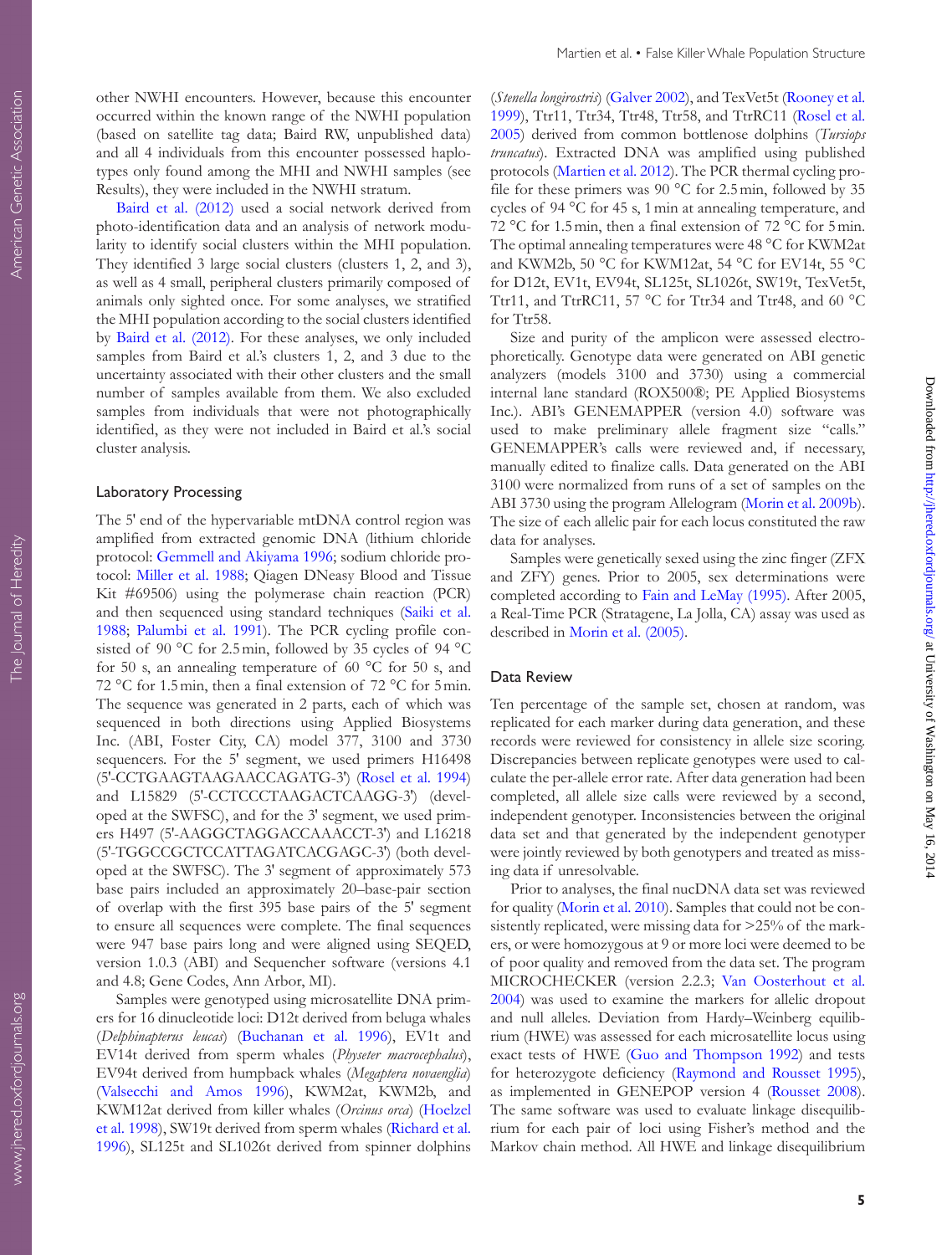tests were conducted using 1000 dememorization steps, 100 batches, 1000 iterations per batch. The tests were conducted separately for each geographic stratum and combined across strata to calculate a global P value for each locus ([Fisher](#page-14-14) [1935\)](#page-14-14). The jackknife procedure described in [Morin et](#page-14-15) al. [\(2009a\)](#page-14-15) was used to identify samples that were highly influential (i.e., log-odds greater than 2) in deviations from HWE. The genotypes identified by the jackknife procedure were removed from the data set.

We used the program GenAlEx version 6.4 ([Peakall](#page-15-15)  [and Smouse 2006](#page-15-15)) to calculate both the probability that 2 randomly chosen individuals would possess the same multilocus genotype (PI) and the probability that full siblings would share the same genotype (PISibs; [Taberlet](#page-15-16)  [and Luikart 1999](#page-15-16)). Pairs of samples that matched in sex, mtDNA haplotype, and microsatellite genotype were considered duplicate samples. When available, photo-identification data were also used to identify duplicate samples from the same individual. The program DROPOUT (McKelvey [and Schwartz 2005](#page-14-16)) was used to identify additional pairs of samples whose genotypes differed at 4 or fewer loci. These pairs could represent duplicate samples with genotyping errors. One sample from each duplicate pair was removed prior to analysis.

Two hundred twenty-four of the samples came from 36 groups (sensu [Baird et](#page-13-1) al. 2008) from which 3 or more samples were collected ([Table](#page-3-0) 1). Due to the strong social structure in false killer whales ([Baird et](#page-13-1) al. 2008, [2012](#page-13-6)), taking multiple samples from the same group could result in sampling closely related individuals, which could bias our sample. Such a bias is not a concern in the MHI, where nearly 70% of the population has been sampled. However, such a bias is possible in the other strata and could lead some of our analyses to overestimate the amount of population structure within our data ([Rodríguez-Ramilo and Wang](#page-15-17)  [2012\)](#page-15-17). We therefore compared relatedness within and among groups from all of our sampling strata other than MHI in order to determine whether the groups are more related than expected. Using the program GenAlEx v. 6.41 ([Peakall and](#page-15-15) [Smouse 2006](#page-15-15)), we calculated [Queller and Goodnight's \(1989\)](#page-15-18) relatedness within each group and compared it to the distribution of values expected if the individuals in the group had been drawn at random from the allele frequencies for their sampling stratum. For groups that were significantly more related than expected, we identified the individual that had the highest average relatedness to the other members of the group and removed that individual from the data set. We then iteratively reran the relatedness analyses to determine whether the remaining samples were still more closely related than expected, removing samples one at a time as required, until the mean within-group relatedness was not significantly higher than expected.

We reviewed the haplotype data published by [Chivers](#page-13-0) et [al. \(2007\)](#page-13-0) to ensure data quality. All samples with unique haplotypes (i.e., not present in any other sample) were resequenced 2 or more times to confirm the sequence. We submitted all sequence data to GenBank and all microsatellite genotypes to Dryad for archival purposes.

#### Analyses of Genetic Data

#### *Genetic Diversity*

We identified haplotypes and quantified genetic variability in terms of haplotypic diversity (h) and nucleotide diversity (π) using ARLEQUIN, version 3.11 [\(Excoffier et](#page-14-17) al. 2005). For the MHI stratum, we also used ARLEQUIN to calculate Tajima's *D* ([Tajima 1989\)](#page-15-19) and Fu's *F*<sub>s</sub> ([Fu 1997](#page-14-18)) to look for evidence of population expansion or a bottleneck. For the nucDNA data set, we used custom code (available upon request) written in R ([R Development Core Team 2011](#page-15-20)) to calculate the number of alleles per locus, as well as observed and expected heterozygosity, and FSTAT ([Goudet 2001\)](#page-14-19) to calculate allelic richness.

To select the most appropriate nucleotide substitution model, we used Akaike information criterion [\(Akaike](#page-13-10) [1974\)](#page-13-10) and Bayesian information criterion [\(Schwarz 1978](#page-15-21)) with jModelTest version 2.1.1 ([Guindon and Gascuel 2003;](#page-14-20) [Darriba et](#page-13-11) al. 2012). We looked for phylogeographic patterns in the mtDNA data by generating a median joining network using the algorithm of [Bandelt et](#page-13-12) al. (1999), implemented in the software package Network 4.5.1.0 (available from [http://](http://www.fluxus-engineering.com/sharenet.htm) [www.fluxus-engineering.com/sharenet.htm\)](http://www.fluxus-engineering.com/sharenet.htm). We used the Maximum Parsimony option [\(Polzin and Daneschmand](#page-15-22) [2003\)](#page-15-22) to identify and eliminate unnecessary median vectors and links and the Star Contraction option ([Forster et](#page-14-21) al. 2001) to simplify the final network for easier visualization. The final network was compared to one without star contraction (data not shown) to ensure that star contraction did not alter or obscure any phylogenetic patterns.

Downloaded from <http://jhered.oxfordjournals.org/> at University of Washington on May 16, 2014

Downloaded from http://jhered.oxfordjournals.org/ at University of Washington on May 16, 2014

#### *Genetic Differentiation*

We conducted both global and pairwise tests of the null hypothesis of no population structure among strata by conducting a global Fisher's Exact test of differentiation ([Raymond and Rousset 1995](#page-15-13)), as implemented in ARLEQUIN ([Excoffier et](#page-14-17) al. 2005), for the mtDNA sequence data set and using a  $\chi^2$  test ([Roff and Bentzen 1989](#page-15-23)) for the nucDNA data set. The  $\chi^2$  test was implemented using custom code written in R (available upon request). Statistical significance was determined from 10 000 random permutations of each data set, with  $\alpha = 0.05$ . A correction for multiple tests was not applied to interpret results because each test was testing an independent hypothesis. Corrections for multiple tests effectively reduce the critical value  $(\alpha)$ , or Type I error rate, at the expense of the Type II error rate ([Perneger 1998](#page-15-24)). Consequently, inappropriate application of correction factors can have serious conservation management implications.

Pairwise estimates of genetic differentiation between strata were also calculated using  $\Phi_{ST}$  for the mtDNA sequence data, and both *F<sub>ST</sub>* ([Wright 1931](#page-15-25); [Weir and Cockerham 1984](#page-15-26)) and *F'*<sub>ST</sub> [\(Meirmans 2006](#page-14-22)) for the nucDNA microsatellite data.  $\Phi_{ST}$  was calculated using the program Arlequin ([Excoffier](#page-14-17) et [al. 2005\)](#page-14-17), with the genetic distances between haplotypes calculated using the nucleotide substitution model selected by the jModelTest analysis.  $F_{ST}$  and  $F'_{ST}$  were calculated using custom code written in R (available upon request).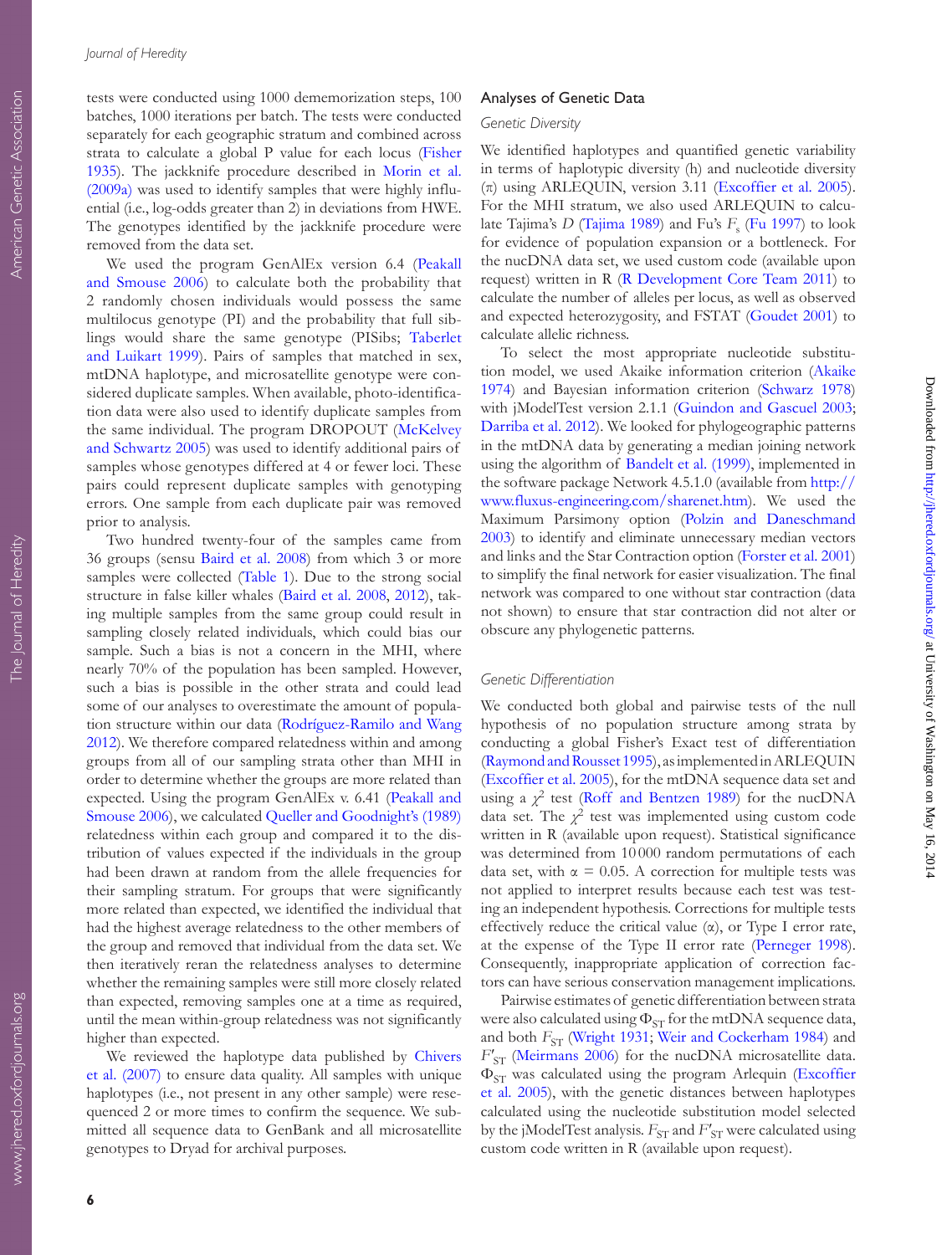We tested for evidence of sex-biased dispersal in the microsatellite data set using the biased dispersal test of [Goudet et](#page-14-23) al. [\(2002\)](#page-14-23), as implemented in FSTAT ([Goudet 2001](#page-14-19)). This test looks for evidence of first-generation immigrants within a sample. We examined differences between males and females with respect to mean and variance of assignment indices, *F*<sub>IS</sub>,  $F_{ST}$ , relatedness, and within-group gene diversity  $(H_S)$  and assessed significance through 1000 permutations. To test for evidence of sex-biased dispersal within the mtDNA data set, we used custom R code (available upon request) to create an mtDNA implementation of the same sex-biased dispersal test used for the microsatellite data set. For the mtDNA data set, we only compared *F*<sub>ST</sub> values between males and females, and again assessed significance through 1000 permutations.

We used the Bayesian clustering program STRUCTURE 2.3.3 ([Pritchard et](#page-15-27) al. 2000; [Falush et](#page-14-24) al. 2003; [Hubisz et](#page-14-25) al. 2009) to cluster all samples collected from the central and eastern Pacific Ocean (i.e., samples from Japan and Southeast Asia were excluded) on the basis of their microsatellite genotypes. We had STRUCTURE cluster the samples into  $k = 1-6$  groups and ran STRUCTURE 5 times for each  $k$ . To confirm convergence, we compared estimates of likelihood and ancestry across runs. We evaluated support for different values of *k* by comparing the mean log-likelihood for each model and by calculating ∆*K* ([Evanno](#page-14-26)  et [al. 2005](#page-14-26)). All analyses were run for 1000000 steps following a burn-in of 50000 and assumed an admixture model with correlated frequencies. All other parameters were left at program defaults. We used CLUMPP [\(Jakobsson and Rosenberg 2007](#page-14-27)) to average the ancestry coefficients of individuals across replicate runs and graphed the results with Distruct ([Rosenberg 2004](#page-15-28)).

We stratified the samples from the central and eastern Pacific according to the groups identified by STRUCTURE and used the program GeneClass2 (Piry et [al. 2004](#page-15-29)) to conduct an assignment test. Though STRUCTURE can also be used for assignment tests, GeneClass2 has the advantage that, in addition to identifying the most likely source of a sample, it can identify source populations that can be excluded as the source of a sample. We used the assignment criterion of [Paetkau](#page-14-28) et [al. \(1995\)](#page-14-28) to calculate the likelihood of each sample having originated in each stratum and used Paetkau et [al.'s \(2004\)](#page-14-29) resampling method to determine whether any of the strata could be excluded as the potential source of each sample. We used L\_home as the likelihood value, as it is possible that some individuals could have originated in unsampled source populations. For all analyses, we set the default frequency for missing alleles at 0.01, performed 1000 resampling events, and set the  $\alpha$  to 0.01 as recommended by Piry et [al. \(2004\).](#page-15-29)

To test for evidence of isolation-by-distance we used GenAlEx6 ([Peakall and Smouse 2006\)](#page-15-15) to calculate the genotypic ([Peakall 1995](#page-15-30); [Smouse and Peakall 1999](#page-15-31)) and geographic distance between all pairs of individuals and conduct a Mantel test. We conducted the test within each of our 4 North Pacific strata ([Figures 1](#page-2-0) and [2\)](#page-2-1), within the groups identified by STRUCTURE, and within the entire eastern and central Pacific combined. We assessed the significance of the Mantel Tests through 999 permutations.

We used the nucDNA data set and the program Migrate 3.6.4 ([Beerli 2006](#page-13-13)) to estimate the mutation-scaled effective

population sizes ( $\Theta = 4N_e\mu$ ) and asymmetric mutation-scaled dispersal parameters  $(M = m/\mu)$  between our 4 North Pacific strata. We used a Bayesian search strategy with 8 replicate chains, each consisting of a 100 000 step burn-in followed by a 2 500 000 step chain that was sampled every 100 steps. For Θ we used a uniform prior from 0 to 100 with a window of 25, whereas for M we used a windowed exponential prior with minimum of 0, mean of 500, maximum of 1000, and sampling window of 250. The priors were chosen based on preliminary runs and sampled via Slice Sampling. Chain convergence was confirmed through estimates of effective sample size and by comparing results across 3 independent runs.

## **Results**

### Data Review

The probability of 2 individuals possessing the same multilocus genotype was  $1.23 \times 10^{-18}$  for unrelated individuals and  $2.70 \times 10^{-7}$  for full siblings, indicating that the microsatellite loci were adequate for identifying unique individuals. Using available photographs and genotypes from the 16 nucDNA markers, 51 duplicate samples from 44 individuals were identified and removed prior to analyses. In all cases, duplicate samples of a given individual were sampled within the same stratum. In addition to the removal of duplicate samples, 11 samples were eliminated from the mtDNA analysis and 22 samples from the nucDNA analysis due to poor sample quality. Encounters 9, 10, and 13 ([Table](#page-3-0) 1) exhibited significantly higher within-encounter relatedness than the other encounters. We eliminated 5, 1, and 2 samples from these encounters, respectively, to reduce the within-group relatedness to the point where it was no longer significantly higher than expected. After these exclusions, the data sets used for all summary statistics and analyses included 206 samples in the mtDNA data set and 195 samples in the nucDNA data set.

Two samples were identified in the HWE jackknife analysis as having likely genotyping errors. Both were homozygous for rare alleles, one at locus D12t and one at locus Ttr11. The genotypes of these samples at these loci were set to null for all analyses.

Locus D12t was out of HWE in the MHI stratum and EV94t was out of HWE in the CNP stratum ([Supplementary](http://jhered.oxfordjournals.org/lookup/suppl/doi:10.1093/jhered/esu029/-/DC1) [Table](http://jhered.oxfordjournals.org/lookup/suppl/doi:10.1093/jhered/esu029/-/DC1) 1 online). No other deviations were detected for any other loci in the MHI or CNP strata, and no deviations were detected for any loci in the other strata. The Fisher's Exact test for linkage disequilibrium across populations was significant for 8 pairs of loci: SW19t/Ttr48, EV94t/Ttr58, SL1026t/TtrRC11, EV94t/KWM2at, KWM2at/SL1026, KWM2at/Ttr58, KWM2b/SL125t, and EV14t/TexVet5t. Most of the linkage disequilibrium was found in the MHI stratum, with only 3 locus pairs deviating significantly from linkage disequilibrium in 2 strata. None were significant for more than 2 strata. Deviations from HWE and linkage equilibrium are not unexpected in a small population from which more than half of the individuals have been sampled, like the MHI insular false killer whales. Thus, all markers were retained.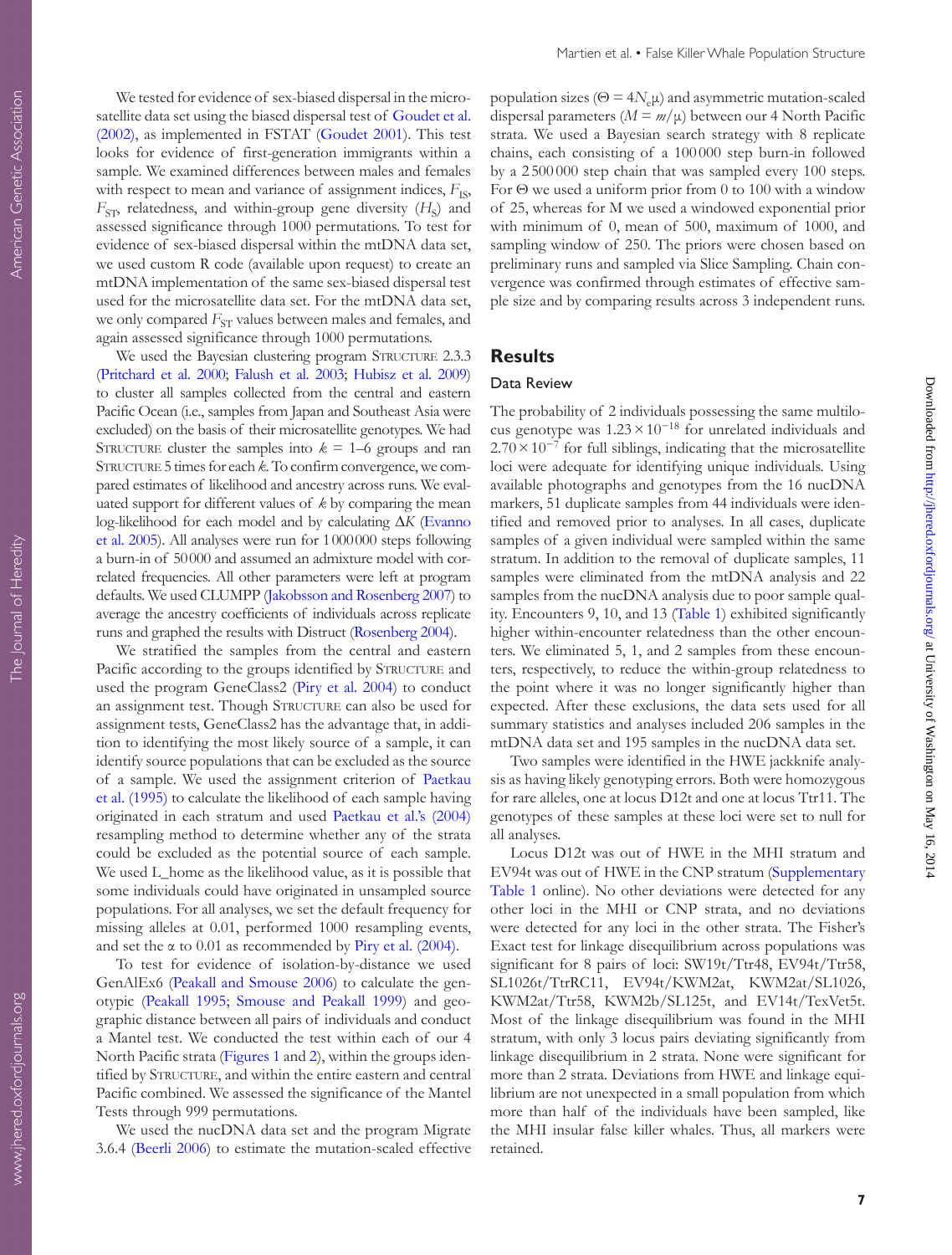Twenty-four samples were randomly chosen for replication. These samples were genotyped an average of 2.1 times at each nuclear locus, for a total of 1380 allele calls. Eighteen errors were detected, resulting in a per-allele error rate of 0.013. Resequencing of samples revealed errors in some of the [Chivers](#page-13-0)  et [al. \(2007\)](#page-13-0) sequences and resulted in the elimination of 7 haplotypes: 3, 4, 8, 13, 14, 15, and 22 (numbers correspond to the haplotype numbers in Chivers et al. [Figure](#page-8-0) 4b). Thus, there were 17 rather than 24 haplotypes among the samples included in that study. The numbers assigned to those haplotypes were not reused. Furthermore, we identified 2 errors that had resulted in Chivers et al. concluding that one animal sampled around Palmyra possessed haplotype 2 and one animal sampled around the MHI had haplotype 9 (see [Chivers et](#page-13-0) al. 2007; [Figure](#page-7-0) 3). In fact, the haplotypes of those individuals were reversed.

#### Genetic Diversity

We identified 25 haplotypes among the 206 mtDNA sequences representing individual animals in the data set ([Table](#page-9-0) 2), including 8 additional haplotypes (haplotypes 25–32) identified among the samples added to the [Chivers](#page-13-0) et [al. \(2007\)](#page-13-0) data set. There were 32 polymorphic sites including 30 substitutions (29 transitions and 1 transversion) and 2 insertions/deletions in the 947 base-pair sequences. The best-fit substitution model was the [Tamura and Nei](#page-15-32) [\(1993\)](#page-15-32) model with invariant sites (TrN+I). The observed nucleotide diversity was low (i.e.,  $\pi = 0.32\%$ ; [Table](#page-9-1) 3) compared with most other delphinids (e.g., spotted dolphins, [Escorza-Trevino et](#page-13-14) al. 2005; bottlenose dolphins, [Martien](#page-14-8) et [al. 2012](#page-14-8)), but comparable to estimates from other closely related species such as killer whales and pilot whales [\(Hoelzel](#page-14-6) et [al. 1998](#page-14-6); [Oremus et](#page-14-30) al. 2009). Overall haplotypic diversity was  $0.740$  ( $\pm$  0.028; [Table](#page-9-1) 3). For the MHI stratum, neither Tajima's *D* ( $D = -0.579$ ,  $P = 0.324$ ) nor Fu's  $F_s$  ( $F_s = 2.212$ ,  $P = 0.872$ ) provided evidence of population expansion or bottleneck, as neither was significantly different from zero.

We detected more than one haplotype in 17 of the 35 groups where 3 or more individuals were sampled ([Table](#page-3-0) 1). In all but 3 of these cases (encounters 1, 14, and 19), both haplotypes were detected in females, confirming that groups encountered in the field are not strictly matrilineal ([Chivers et](#page-13-0) al. 2007).

Observed heterozygosity and allelic richness for the 16 nucDNA markers were similar across all strata ([Table](#page-9-1) 3). The number of alleles detected at the different loci ranged from 5 (Ttr34) to 16 (TtrRC11; [Supplementary Table 1](http://jhered.oxfordjournals.org/lookup/suppl/doi:10.1093/jhered/esu029/-/DC1) online).



<span id="page-7-0"></span>

The Journal of Heredity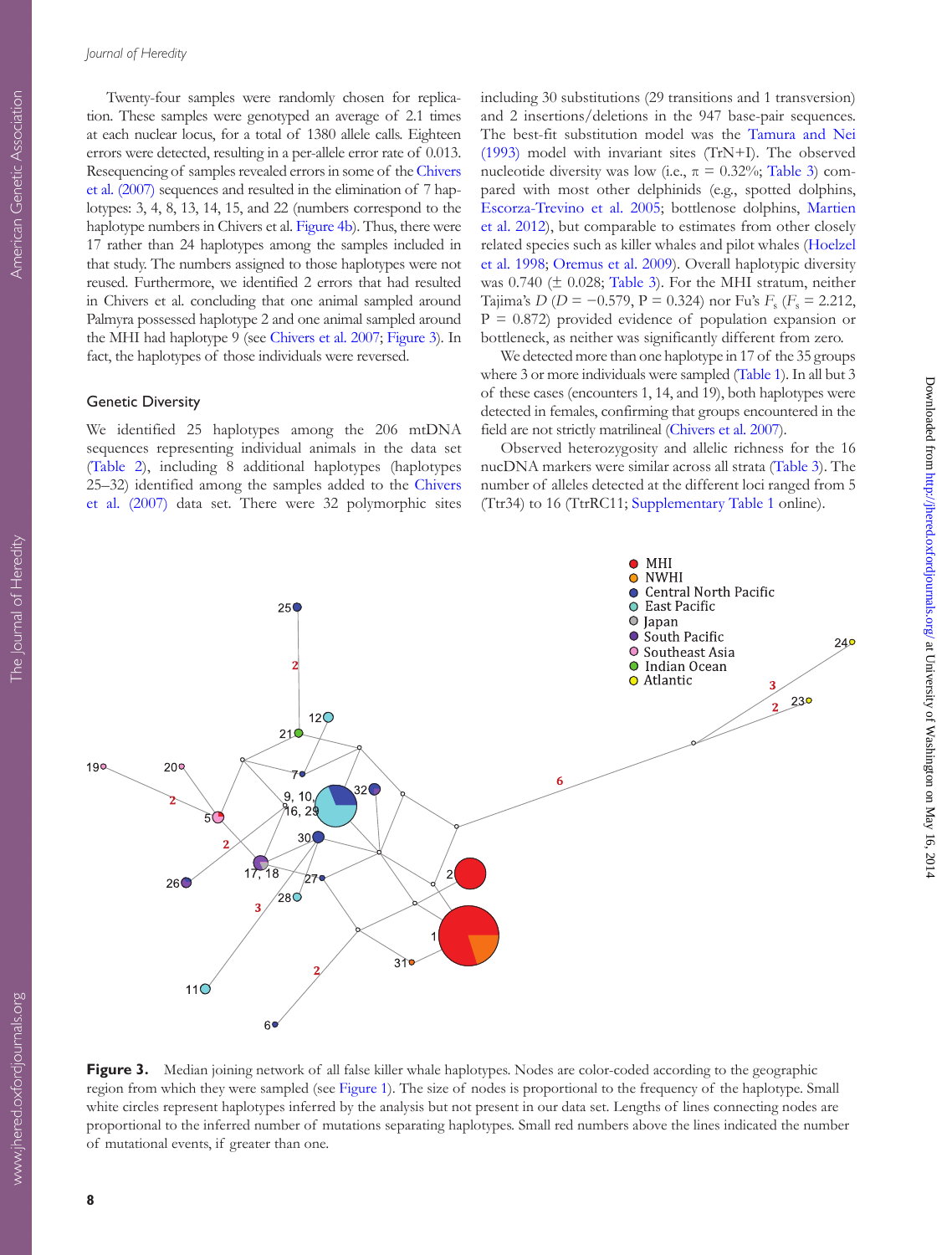

<span id="page-8-0"></span>Figure 4. Graphical representation of STRUCTURE results for models containing (a) 2 and (b) 3 groups. Each vertical bar represents an individual and is shaded as to the proportion of the individual's ancestry that is attributable to groups 1 (orange), 2 (blue), and 3 (purple), as defined by Structure. MHI samples are divided into the 3 social clusters identified by Baird et [al. \(2012\)](#page-13-6) as well as those samples for which social cluster affiliation is unknown. The remaining ndividuals are arranged into the strata indicated on [Figures 1](#page-2-0) and [2](#page-2-1). 'S. of ETP' refers to 2 samples collected south of our ETP stratum.

#### Phylogeographic Structure

Phylogeographic concordance is evident in the distribution of haplotypes [\(Figure](#page-7-0) 3). The 2 Atlantic Ocean samples cluster together in the median joining network and are 10 nucleotide substitutions from the nearest Pacific haplotypes. The 3 haplotypes from the MHI and NWHI (1, 2, and 31) also cluster together. Haplotypes from the South Pacific, Southeast Asia, and Japan also appear near each other on the median joining network, but are more similar to the east Pacific and central North Pacific haplotypes than are the Hawaiian haplotypes.

One group (encounter 16, [Table](#page-3-0) 1) sampled off the island of Hawai'i included a male with haplotype 5, a haplotype also identified from animals sampled off Northern Australia. This was the only animal associated with either of the islandassociated populations that possessed a haplotype found elsewhere in the Pacific. This animal was photographed and judged "distinctive" (meaning it would be readily identifiable in subsequent photographs), but has never again been sighted (Baird RW, unpublished data). Of the 10 individuals photographically identified from this group, the individual with haplotype 5 is the only one that has not been resighted.

#### Genetic Differentiation

We found evidence of statistically significant genetic differentiation among strata. Global tests of differentiation revealed significant (*P* < 0.0001) genetic divergence between strata overall in both the mtDNA and nucDNA data sets, rejecting the global null hypothesis of no population structure. All pairwise comparisons among geographic strata were statistically significant in both data sets [\(Table](#page-10-0) 4). In the mtDNA data set, genetic divergence  $(\Phi_{ST})$  between the MHI and NWHI ( $\Phi_{ST} = 0.131$ ) was similar to that between the CNP and ENP ( $\Phi_{ST}$  = 0.091), whereas divergence values between the island-associated strata and the offshore strata were much higher, ranging from 0.618 to 0.709 ([Table](#page-10-0) 4). In the nucDNA data set, in contrast, divergence values were much smaller and similar across all comparisons, with  $F_{ST}$ estimates ranging from 0.012 to 0.031 ([Table](#page-10-0) 4). The lowest divergence values calculated from the nucDNA data set were from the 3 comparisons involving the CNP. No evidence for sex-biased dispersal was detected in either data set using the bootstrap analysis.

We also found significant genetic differentiation among the social clusters within the MHI population ([Table](#page-10-0) 4). In the mtDNA data set, clusters 1 and 2 were not significantly differentiated from each other, though both were significantly differentiated from cluster 3. This result was driven by the fact that haplotype 2, while at frequencies of 0.441 and 0.417 in clusters 1 and 2, respectively, was completely absent from cluster 3. In the nucDNA data set, estimates of  $F_{ST}$ ranged from 0.008 to 0.012 ([Table](#page-10-0) 4).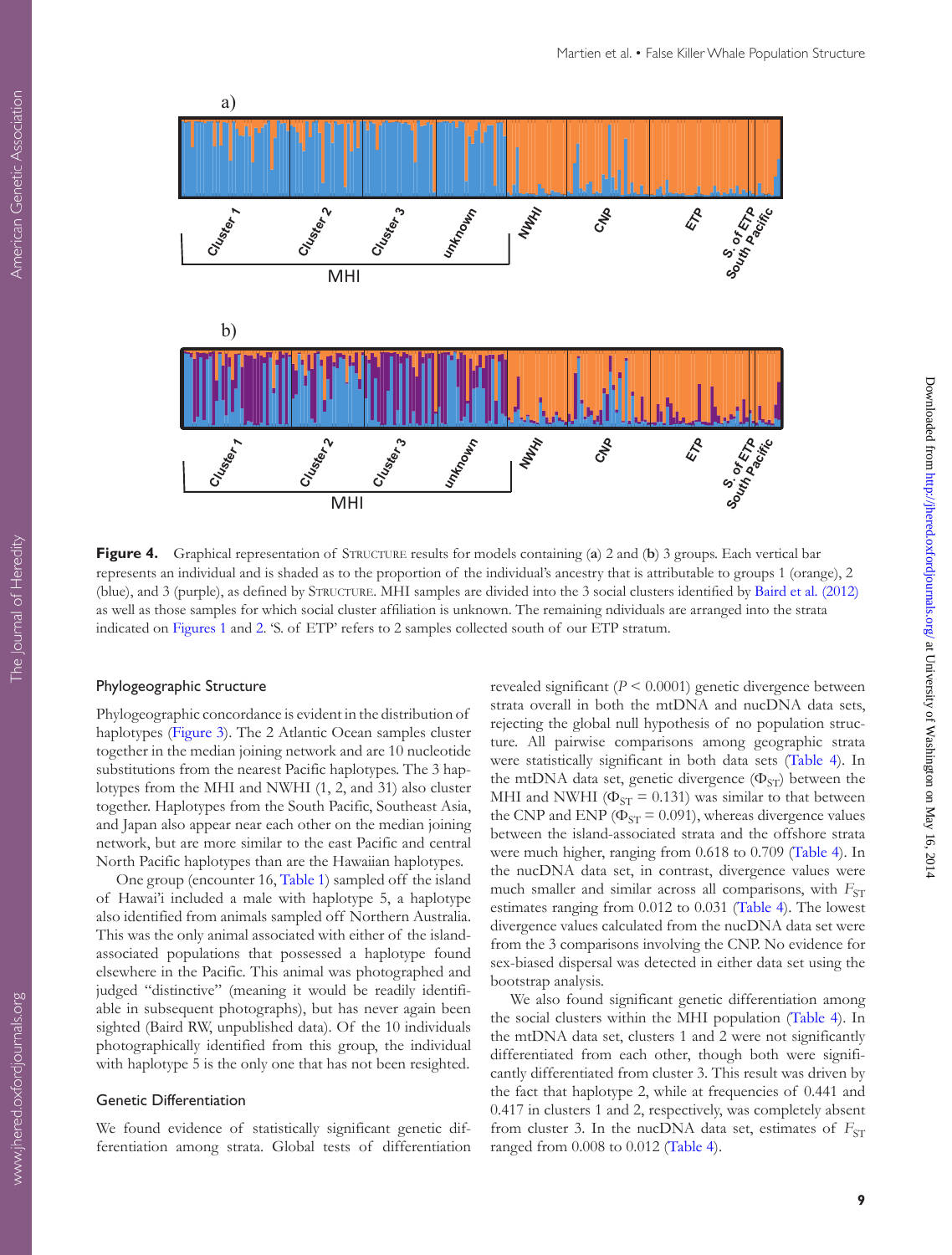|               |              |             |                                       |               | South          | West         | Indo-          | Indian         | Atlantic     |
|---------------|--------------|-------------|---------------------------------------|---------------|----------------|--------------|----------------|----------------|--------------|
| Haplotype     | MHI          | <b>NWHI</b> | <b>CNP</b>                            | <b>ETP</b>    | Pacific        | Pacific      | Pacific        | Ocean          | Ocean        |
| 1 (EF601197)  | 79           | 18          |                                       |               |                |              |                |                |              |
| 2 (EF601198)  | 27           |             |                                       |               |                |              |                |                |              |
| 5 (EF601201)  | $\mathbf{1}$ |             |                                       |               |                |              | $\mathfrak{Z}$ |                |              |
| 6 (EF601204)  |              |             | 1                                     |               |                |              |                |                |              |
| 7 (EF601202)) |              |             | $\mathbf{1}$                          |               |                |              |                |                |              |
| 9 (EF601207)  |              |             | 14                                    | 14            |                |              |                |                |              |
| 10 (EF601208) |              |             |                                       | 13            |                |              |                |                |              |
| 11 (EF601209) |              |             |                                       | $\frac{2}{2}$ |                |              |                |                |              |
| 12 (EF601210) |              |             |                                       |               |                |              |                |                |              |
| 16 (EF601205) |              |             | $\mathbf{1}$                          |               |                |              |                |                |              |
| 17 (EF601206) |              |             |                                       |               | 5              |              |                |                |              |
| 18 (EF601216) |              |             |                                       |               |                | $\mathbf{1}$ |                |                |              |
| 19 (EF601217) |              |             |                                       |               |                | $\mathbf{1}$ |                |                |              |
| 20 (EF601218) |              |             |                                       |               |                |              | $\mathbf{1}$   |                |              |
| 21 (EF601214) |              |             |                                       |               |                |              |                | $\overline{2}$ |              |
| 23 (EF601219) |              |             |                                       |               |                |              |                |                | 1            |
| 24 (EF601220) |              |             |                                       |               |                |              |                |                | $\mathbf{1}$ |
| 25 (HQ438483) |              |             | $\begin{array}{c} 2 \\ 1 \end{array}$ |               |                |              |                |                |              |
| 26 (HQ438484) |              |             |                                       |               | $\mathbf{2}$   |              |                |                |              |
| 27 (HQ438485) |              |             |                                       | $\mathbf{1}$  |                |              |                |                |              |
| 28 (HQ438486) |              |             |                                       |               | $\overline{c}$ |              |                |                |              |
| 29 (HQ438487) |              |             |                                       | 1             |                |              |                |                |              |
| 30 (KJ567087) |              |             | $\overline{4}$                        |               |                |              |                |                |              |
| 31 (KJ567088) |              | 1           |                                       |               |                |              |                |                |              |
| 32 (KJ567089) |              |             | $\mathfrak{Z}$                        |               | $\mathbf{1}$   |              |                |                |              |

#### <span id="page-9-0"></span>Table 2 Haplotype frequencies for all false killer whales after replicates were removed

Column names correspond to the strata indicated in [Figures 1](#page-2-0) and [2](#page-2-1). GenBank accession numbers are given in parentheses.

<span id="page-9-1"></span>**Table 3** Estimates of genetic diversity of false killer whales for the mtDNA and nucDNA data sets for the 4 CNP and eastern North Pacific strata, MHI social clusters, and for all samples

| <b>Stratum</b>       | mtDNA |             |                   |                     | nucDNA |                  |                   |                   |                  |  |
|----------------------|-------|-------------|-------------------|---------------------|--------|------------------|-------------------|-------------------|------------------|--|
|                      | n     | $N_{\rm h}$ | Н                 | π                   | n      | $N_A$            | $H_{\rm o}$       | $H_{\rm e}$       | $A_R$            |  |
| MHI                  | 107   | 3           | $0.395 \pm 0.043$ | $0.0009 \pm 0.0007$ | 102    | $7.69 \pm 2.24$  | $0.744 \pm 0.153$ | $0.746 \pm 0.144$ | $6.34 \pm 1.56$  |  |
| <b>NWHI</b>          | 19    | $2^{\circ}$ | $0.105 \pm 0.092$ | $0.0001 \pm 0.0002$ | 19     | $6.75 \pm 2.49$  | $0.789 \pm 0.177$ | $0.741 \pm 0.165$ | $6.68 \pm 2.84$  |  |
| <b>CNP</b>           | 27    | 8           | $0.712 \pm 0.085$ | $0.0030 \pm 0.0018$ | 26     | $7.88 \pm 2.90$  | $0.733 \pm 0.152$ | $0.764 \pm 0.132$ | $7.32 \pm 2.52$  |  |
| <b>ETP</b>           | 33    | 6           | $0.676 \pm 0.052$ | $0.0022 \pm 0.0014$ | 31     | $8.50 \pm 2.78$  | $0.752 \pm 0.144$ | $0.756 \pm 0.134$ | $7.43 \pm 2.18$  |  |
| Cluster1             | 34    | 2           | $0.508 \pm 0.029$ | $0.0011 \pm 0.0008$ | 34     | $6.50 \pm 1.90$  | $0.741 \pm 0.143$ | $0.731 \pm 0.146$ | $5.59 \pm 1.44$  |  |
| Cluster <sub>2</sub> | 24    | 3           | $0.554 \pm 0.053$ | $0.0014 \pm 0.0010$ | 23     | $6.50 \pm 1.75$  | $0.753 \pm 0.169$ | $0.751 \pm 0.157$ | $5.83 \pm 1.57$  |  |
| Cluster <sub>3</sub> | 23    |             | $0.000 \pm 0.000$ | $0.0000 \pm 0.0000$ | 23     | $6.38 \pm 1.54$  | $0.740 \pm 0.198$ | $0.745 \pm 0.134$ | $5.70 \pm 1.18$  |  |
| All samples          | 206   | 25          | $0.740 \pm 0.028$ | $0.0032 \pm 0.0019$ | 195    | $10.56 \pm 3.50$ | $0.744 \pm 0.136$ | $0.761 \pm 0.142$ | $10.47 \pm 3.44$ |  |

Allelic richness was calculated using a minimum sample size of 18 for the geographic strata, 12 for the social clusters, and 168 for all samples.

The STRUCTURE analyses also detected genetic structure within the North Pacific. The highest mean log-likelihood and highest ∆*K* occurred when the samples were divided into 3 groups ([Supplementary Table](http://jhered.oxfordjournals.org/lookup/suppl/doi:10.1093/jhered/esu029/-/DC1) 2 online). However, the mean log-likelihood for the model with 2 groups was only slighter lower. In the model with 2 groups, the MHI samples derived an average of 15% of their ancestry from group 1 and 85% from group 2, whereas the remaining samples derived an average of 89% of their ancestry from group 1 and only 11% from group 2 [\(Figure](#page-8-0) 4). Increasing the number of groups to 3 had little effect on the assignment of non-MHI samples, but resulted in the MHI samples being split between groups 2 and 3 ([Figure](#page-8-0) 4). The assignment of MHI

samples to groups 2 and 3 did not vary significantly between the social clusters (Anova of logit-transformed assignment probabilities,  $P$  value = 0.101). When we used STRUCTURE to analyze the MHI and non-MHI samples separately, the model with only one group was strongly supported in both cases, indicating that there is no population structure detectable by STRUCTURE within either of the 2 groups. We therefore conclude that the model with 2 groups provides the best fit to our data. We henceforth refer to the 2 groups identified by STRUCTURE as the MHI (which is identical to the MHI stratum used in other analyses; [Figure](#page-8-0) 4), and the Eastern Pacific, which includes all samples used in the STRUCTURE analyses except those from the MHI.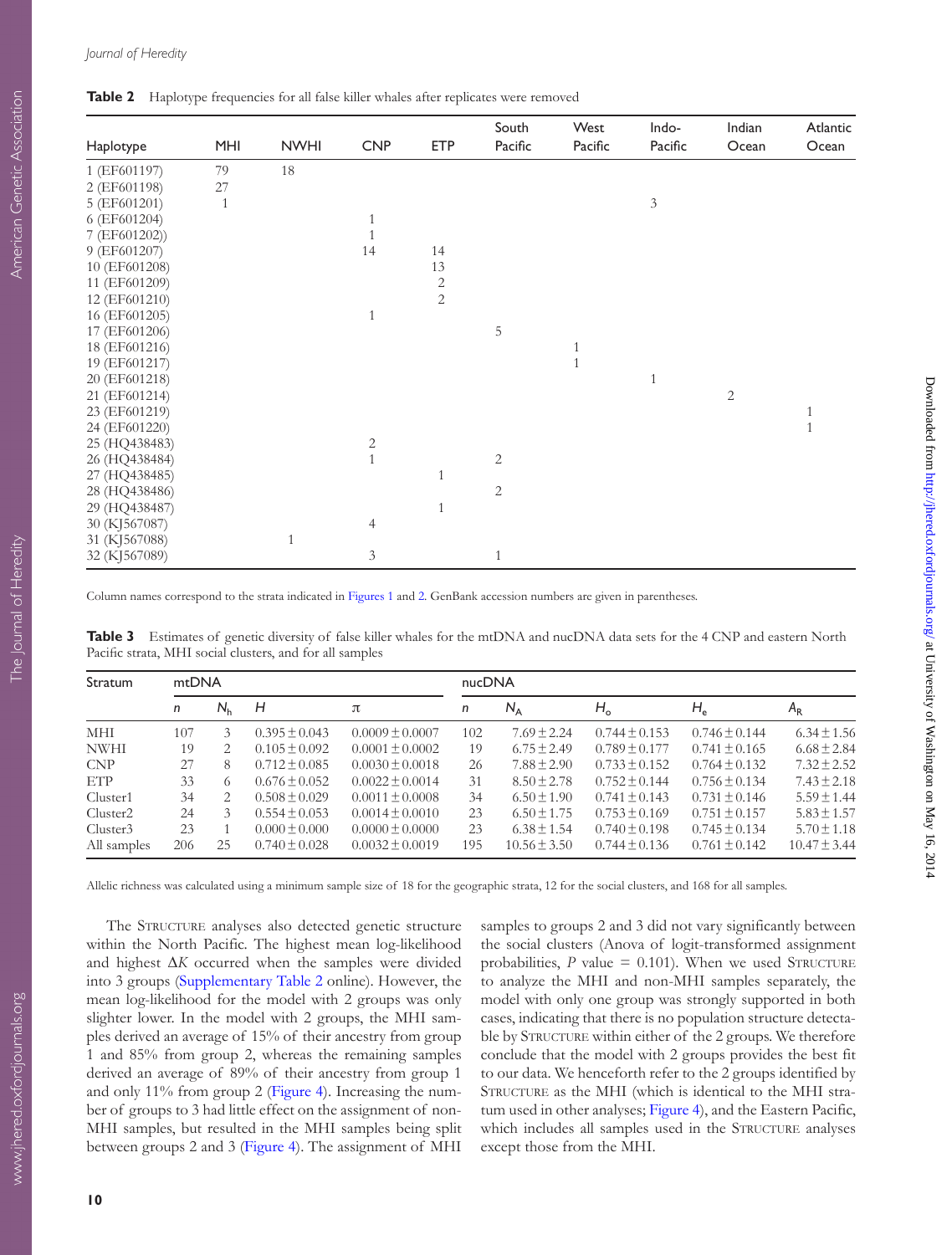<span id="page-10-0"></span>**Table 4** Estimates of genetic differentiation between eastern and CNP strata and between MHI social clusters

| Comparison            | mtDNA       |                  |          | nucDNA        |                 |
|-----------------------|-------------|------------------|----------|---------------|-----------------|
|                       | $\Phi_{ST}$ | $\chi^2$ P value | $F_{ST}$ | $F_{\rm st}'$ | $\nu^2$ P value |
| MHI versus NWHI       | 0.131       | 0.005            | 0.030    | 0.119         | < 0.0001        |
| MHI versus CNP        | 0.658       | < 0.0001         | 0.012    | 0.047         | < 0.0001        |
| MHI versus ETP        | 0.709       | < 0.0001         | 0.023    | 0.090         | < 0.0001        |
| NWHI versus CNP       | 0.618       | < 0.0001         | 0.018    | 0.074         | < 0.0001        |
| NWHI versus ETP       | 0.695       | < 0.0001         | 0.031    | 0.121         | < 0.0001        |
| ETP versus CNP        | 0.091       | < 0.0001         | 0.012    | 0.050         | 0.0002          |
| Among social clusters |             |                  |          |               |                 |
| versus 2              | $-0.029$    | 0.5710           | 0.008    | 0.029         | 0.015           |
| 1 versus 3            | 0.376       | 0.0001           | 0.012    | 0.048         | 0.001           |
| 2 versus 3            | 0.342       | 0.0006           | 0.012    | 0.051         | 0.004           |

Downloaded from http://jhered.oxfordjournals.org/ at University of Washington on May 16, 2014 Downloaded from <http://jhered.oxfordjournals.org/> at University of Washington on May 16, 2014

American Genetic Association

Based on the assignment test conducted with GeneClass2, the proportion of samples assigning most strongly to the source population from which they were collected was 0.931 (95/102) for the MHI samples and 0.867 (78/90) for the Eastern Pacific samples. There was one sample from each population for which the population where it was collected could be excluded as a possible source. One of these was a sample collected in the Eastern Pacific for which both putative source populations could be excluded. The Eastern Pacific could be excluded as a possible source for 5% (5/102) of the MHI samples, whereas the MHI could be excluded as a possible source for 37% (33/90) of the Eastern Pacific samples. One of the MHI samples that assigned more strongly to the Eastern Pacific population was the individual that possessed haplotype 5, which was also found in Australia. That individual had an exclusion probability from the MHI of 0.027, slightly higher than the critical value of 0.01 used to identify migrants.

We did not find evidence of isolation-by-distance within the MHI, NWHI, CNP, or ETP strata, nor did we find isolation-by-distance when we combined all of these strata. However, when we excluded the MHI samples and analyzed all other samples from the Eastern Pacific, we did find statistically significant ( $P = 0.002$ ) evidence of isolation-by-distance, with geographic distance accounting for 6.9% of the variation in genetic distance between individuals.

The migration parameters estimated by MIGRATE had broadly overlapping 95% confidence intervals, all of which included zero ([Supplementary Figure](http://jhered.oxfordjournals.org/lookup/suppl/doi:10.1093/jhered/esu029/-/DC1) 1 online). Similarly, the estimates of Θ produced by Migrate had overlapping confidence intervals that included zero [\(Supplementary Figure](http://jhered.oxfordjournals.org/lookup/suppl/doi:10.1093/jhered/esu029/-/DC1) 2 online). The estimates therefore did not provide any insight into the relative sizes of or rates of dispersal between our 4 North Pacific strata.

## **Discussion**

#### Patterns of Differentiation

Our analyses of both mitochondrial and nuclear genetic variation revealed limited gene flow between populations within the North Pacific, including between the 2 island-associated populations in the Hawaiian Archipelago. mtDNA suggests

strong maternally based fidelity to populations, and even to social clusters within populations. The phylogeographic pattern suggests that the MHI and NWHI populations have a common colonization history and that they have been closed to immigration from the offshore realm for long enough to evolve new haplotypes *in situ*. The fact that the populations share their most common haplotype but that each population has its own unique haplotype, each apparently derived from the common haplotype, suggests that the 2 island-associated populations may have been isolated from each other for a long time as well. Haplotype frequencies differ significantly between the MHI and NWHI populations. However, this result is due to the absence of haplotype 2 from the NWHI population. Nothing is known regarding the social structure of the NWHI population. If it is comprised of distinct social clusters, like the MHI population ([Baird et](#page-13-6) al. 2012), it is likely that most of our NWHI samples come from a single social cluster since they were collected from encounters that are linked by association ([Baird et](#page-13-3) al. 2013). Given that the mtDNA differentiation between the NWHI and MHI populations is comparable to that seen between social clusters in the MHI population, more samples are needed from the NWHI population to confirm the absence of haplotype 2 from that population and allow more robust estimation of the level of mtDNA differentiation between it and the MHI population.

The nuclear data set also indicates limited gene flow between the MHI and NWHI populations, with the NWHI animals representing a separate population. The STRUCTURE analyses strongly supported the separation of the MHI and NWHI, but fail to identify the social clusters within the MHI, indicating that differentiation between the MHI and NWHI populations is considerably greater than between MHI social clusters. The difference in allele frequencies between these 2 populations was highly significant. The *F*<sub>ST</sub> and *F'*<sub>ST</sub> estimates between them were among the highest of any comparison we made and were approximately 3 times larger than the estimates between MHI social clusters ([Table](#page-10-0) 4).

In contrast to the phylogeographic structure revealed by the mtDNA data set, analyses of the nuclear data set that did not require *a priori* stratification of the samples suggest that the NWHI is as or more differentiated from the MHI as it is from the remainder of the North Pacific. STRUCTURE groups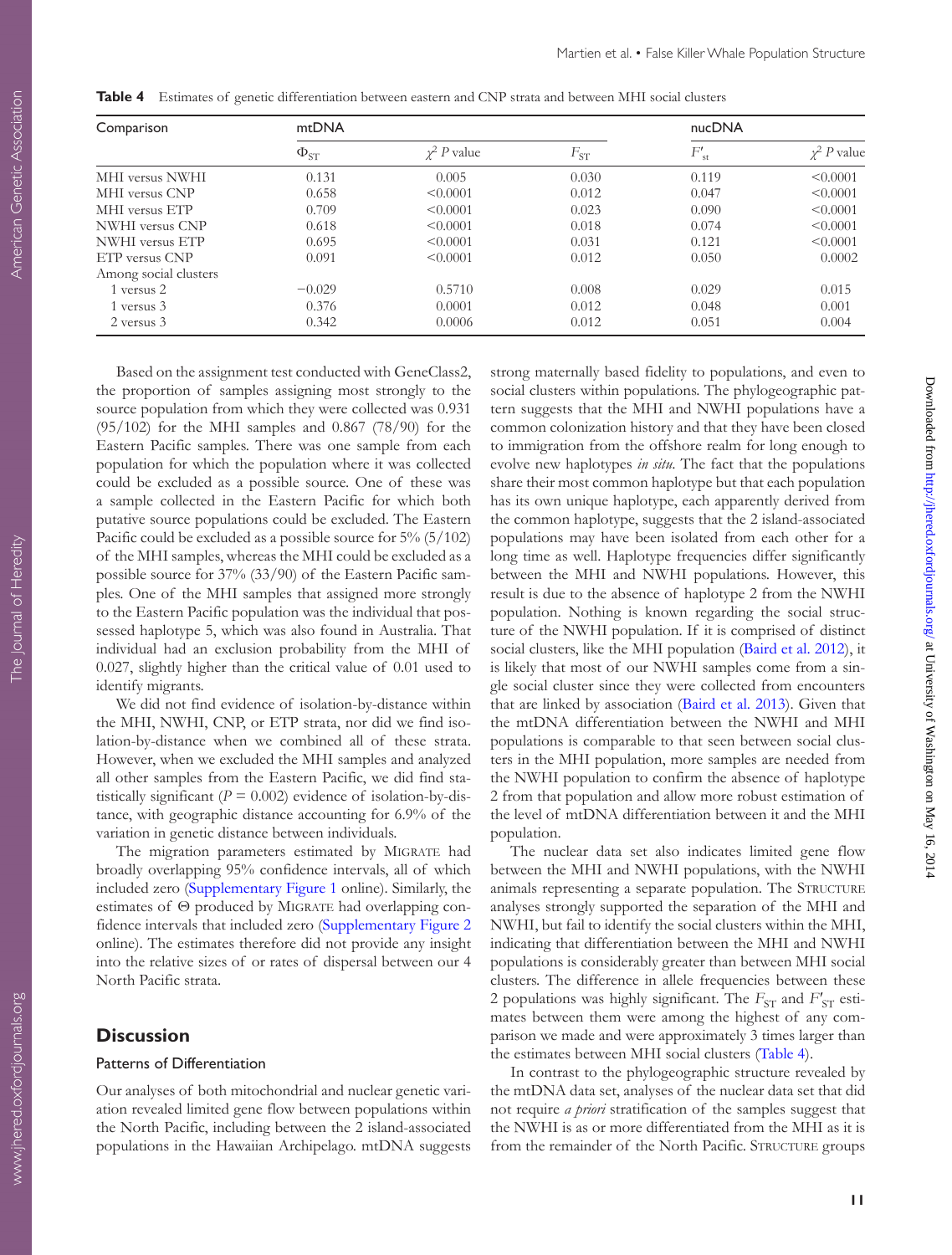the NWHI samples with all offshore samples, to the exclusion of the MHI. Similarly, the Mantel test indicates that all North Pacific samples except for the MHI conform to an isolation-by-distance model, again suggesting that the NWHI population has greater genetic connectivity to offshore animals than to the MHI population.

The different patterns of differentiation revealed by the mtDNA and nucDNA data sets may reflect a difference between the colonization history and contemporary gene flow patterns within the Hawaiian Archipelago. The fact that the MHI and NWHI share a mitochondrial lineage suggests that they have a shared colonization history, either of one population founding the other, or both being founded simultaneously by related individuals. Strong site fidelity and an absence of immigration, either due to social exclusion of immigrants or reduced fitness of immigrants in the novel insular environment, could have prevented the mixing of haplotypes and allowed the evolution of new haplotypes *in situ*. However, the nuclear analyses that grouped the NWHI with offshore samples rather than MHI suggests that, in the nuclear genome, the NWHI population is more genetically similar to the offshore populations than it is to the MHI population. Discordant patterns between maternally and biparentally inherited markers have been attributed to colonization histories that differ from patterns of ongoing, male-mediated gene flow in other studies as well [\(Comes](#page-13-15) [and Abbot 1998](#page-13-15); [Gomez et](#page-14-0) al. 2002). Similarly, strong social structure and small population size can result in the shared colonization history reflected in the mitogenome of 2 populations being quickly obscured in their nuclear genomes (e.g., Northeast Atlantic bottlenose dolphins; [Mirimin et](#page-14-31) al. 2011).

The apparent similarity in the nuclear genome between the NWHI population and the rest of the North Pacific should be viewed with caution, however, due to the small sample sizes from these strata. The MHI population is much better sampled than any other region, comprising half of our sample set. The fact that we have sampled nearly two-thirds of that population may enable STRUCTURE to identify that very well-sampled gene pool as a unique group, while small sample sizes from the remaining strata may result in insufficient power to detect structure in the remainder of the data set. Nonetheless, the fact that the NWHI animals clustered with the offshore samples instead of with MHI animals suggests that they are at least as different from the MHI animals as they are from the offshore animals. Additional samples from the NWHI population are needed in order to better evaluate its differentiation from the other strata.

There was one sample in our data set that deviated from the strong pattern of geographic concordance in the mitochondrial data set—a male sampled off the coast of Hawai'i Island that possessed a haplotype also detected off the coast of Australia and not closely related to the other insular haplotypes. This animal assigned more strongly to the eastern Pacific than to the MHI population. Though its *P* value from the exclusion test was not quite statistically significant, it is the only animal from that encounter that has never again been sighted or rebiopsied. These results suggest that it may not be a member of the MHI population, but rather an offshore

animal that was interacting with the MHI population. If that is the case, it is the first documented interaction between the populations.

Our estimates of  $F_{ST}$  and  $F'_{ST}$  were not entirely consistent with the patterns suggested by STRUCTURE and Mantel tests, instead showing that differentiation was highest in comparisons involving the NWHI and lowest in comparisons involving the CNP. However, the magnitude of differentiation between populations, as measured by *F*-statistics, depends not only on the rate of gene flow between them but also on their effective population sizes. Consequently, the relative magnitude of  $F_{ST}$  and  $F'_{ST}$  for different population pairs tells us little about the relative rates of gene flow when those pairs differ substantially in abundance.

#### Evidence of Sex-Biased Dispersal

For populations with ongoing gene flow that is not sexbiased, we would expect  $F_{ST}$  (or  $\Phi_{ST}$ ) for mtDNA markers to be 4 times larger than for nucDNA markers due to the differences in inheritance modes ([Larsson et](#page-14-32) al. 2009). The ratio of mtDNA  $\Phi_{ST}$  to nucDNA  $F_{ST}$  between MHI and NWHI roughly conformed to this expectation. However, for all other comparisons the ratio was substantially higher, ranging from 8 to 55. For  $\Phi_{ST}$  versus  $F'_{ST}$ , the ratio was 1.1 for MHI versus NWHI and ranged from 1.8 to 14 for all other comparisons. Ratios differing from 4 are not unexpected, given the high variance in estimates of  $F_{ST}$ . Nonetheless, the discrepancy between estimates of differentiation for the 2 data sets indicates some degree of malemediated gene flow between these populations. The strong phylogeographic pattern in the mtDNA data set and the absence of haplotype 2 from one of the MHI social clusters indicates that both sexes exhibit strong fidelity to their natal social cluster. If mating occurs between populations and social clusters, the mtDNA pattern would be maintained while allowing for gene flow in the nuclear genome. This type of social organization has been observed in fish-eating killer whales in the nearshore waters of the temperate North Pacific (Ford et [al. 2011](#page-14-33); [Parsons et](#page-15-33) al. 2013). These killer whales are highly social, with both sexes exhibiting strong philopatry to natal social groups, known as "pods" ([Baird and Whitehead 2000](#page-13-16); Ford et [al. 2011](#page-14-33)). This social structure has resulted in very low levels of genetic variation, with each pod possessing a single mitochondrial haplotype ([Hoelzel et](#page-14-6) al. 1998; [LeDuc et](#page-14-34) al. 2008; [Parsons et](#page-15-33) al. 2013). Pods from the same population share identical or similar haplotypes, whereas different populations typically do not share haplotypes [\(Parsons et](#page-15-33) al. 2013). Mating occurs both within and between pods and, at lower rates, between populations (Ford et [al. 2011](#page-14-33)), resulting in lower levels of nuclear than mitochondrial differentiation between populations ([Parsons et](#page-15-33) al. 2013).

Unlike killer whales, in which the pattern of pod-specific haplotypes is consistent across most of the North Pacific, our results indicate that phylogeographic structuring of false killer whale haplotypes occurs primarily within the Hawaiian Archipelago [\(Figure](#page-7-0) 3). In fact, the most common haplotype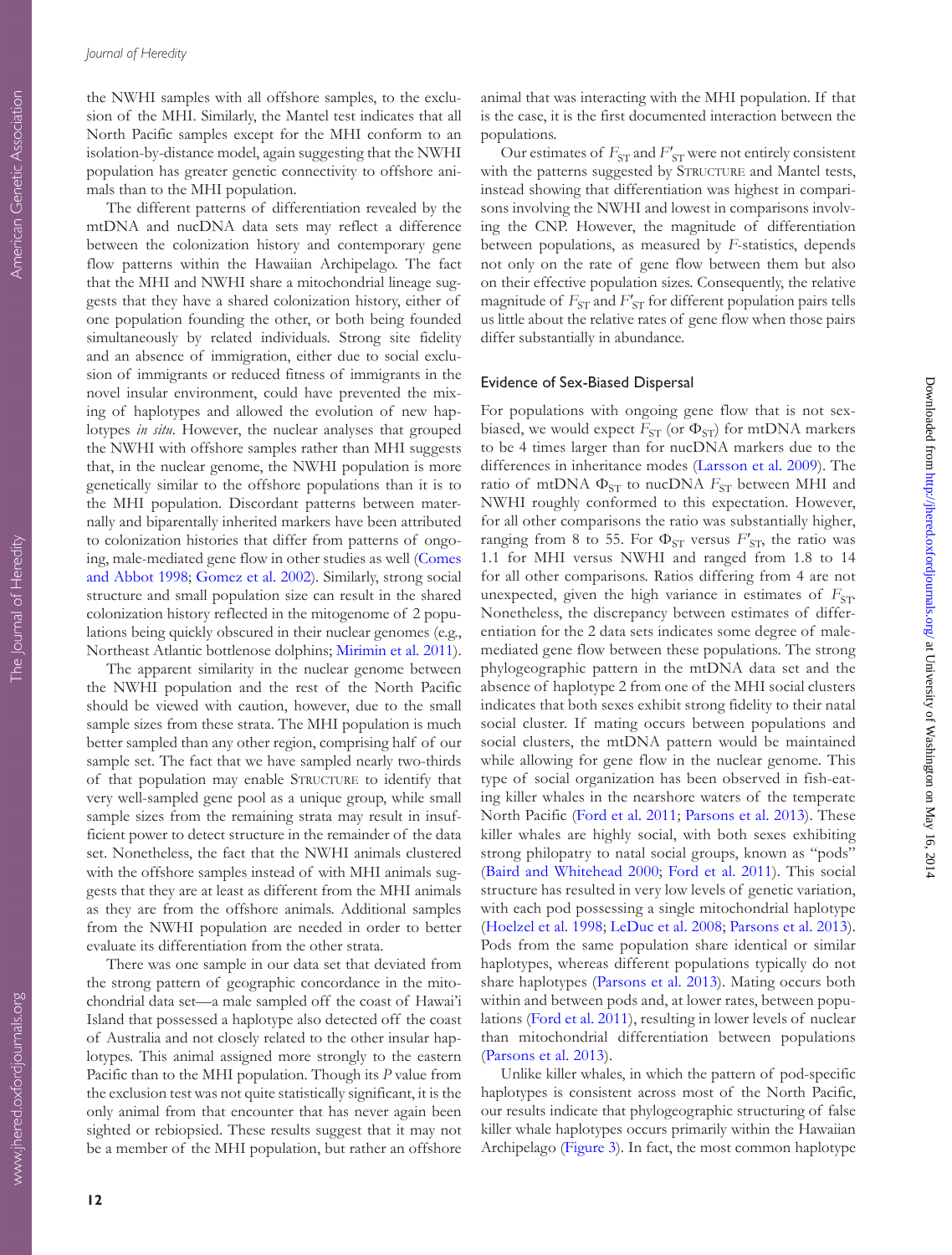in the North Pacific (haplotype 9) was detected in animals ranging from the coast of Mexico to the northwestern edge of the Hawaiian EEZ and is more similar to the haplotype from the Indian Ocean than it is to the Hawaiian insular haplotypes. This pattern suggests that there is greater site fidelity within the Hawaiian Archipelago than there is in the remainder of the Pacific.

Though the difference in estimates of differentiation for the mtDNA versus nucDNA data set is greater than expected in the absence of sex-biased gene flow, *F<sub>ST</sub>* estimates based on microsatellites are known to be downwardly biased due to their high levels of diversity and their mutation model, which results in high homoplasy (see [Meirmans and Hedrick 2011\)](#page-14-35). *F'*<sub>ST</sub> attempts to correct for diversity, but in no way corrects for homoplasy ([Rousset 1996](#page-15-34); [Kronholm et](#page-14-36) al. 2010). The degree of bias associated with estimates of differentiation derived from a microsatellite data set can be assessed by comparison with other nuclear markers, such as single nucleotide polymorphisms (SNPs) or nuclear sequence ([Smith et](#page-15-35) al. [2007;](#page-15-35) [Morin et](#page-14-37) al. 2012). The lower mutation rates and low level of homoplasy in these markers render them less vulnerable to bias, though many more markers are necessary to achieve comparable statistical power (Morin et [al. 2009c](#page-14-38)). Consequently, it would be useful to further investigate the extent of male-mediated gene flow among North Pacific false killer whale populations using SNP or nuclear sequence loci.

#### Oceanographic Influences on Differentiation

The evolution of 2 separate island-associated populations in this otherwise offshore species may be driven by the unique habitats associated with the Hawaiian Archipelago. The Hawaiian Archipelago lies in the center of the North Pacific central gyre, an area of low productivity once thought to be largely homogenous ([Schmelzer 2000\)](#page-15-36). However, in the last 2 decades oceanographic research has revealed considerable variability around the island chain. The large, steep-sided islands in the MHI disrupt the flow of the prevailing wind and ocean currents, producing nearshore upwelling and persistent eddies on the leeward sides of the islands that may increase productivity ([Doty and Oguri 1956](#page-13-17); Seki et [al. 2002\)](#page-15-37). Productivity is likely further enhanced by runoff from the islands, which brings nutrients into the nearshore environment. The MHIs are surrounded by large areas of shallow water habitat, which support diverse reef and benthic communities not present in the offshore waters. All of these factors combine to result in an abrupt habitat discontinuity between the insular environment and the immediately adjacent offshore realm. The resource specialization and behavioral adaptations necessary to efficiently exploit such different habitats have been proposed as important mechanisms driving population differentiation in other cetaceans ([Hoelzel et](#page-14-6) al. 1998; [Natoli et](#page-14-39) al. 2005; [Möller et](#page-14-40) al. 2007; [Martien et](#page-14-8) al. 2012) and may explain the evolution of insular populations of false killer whales and other marine mammal species around the MHI [\(Andrews et](#page-13-18) al. 2010; [Martien et](#page-14-8) al. [2012\)](#page-14-8).

Like the MHI, the NWHI encompass large areas of shallow water habitat. However, the dramatic difference in landmass between the MHI and NWHI and the more northerly location of the NWHI result in considerable oceanographic differences between the 2 biomes. The mountainous islands of the MHI have a combined land area of approximately 16 000 km2, whereas the NWHI, which consist of submerged and nearly submerged atolls and islands, have a total land area of only 8 km2 ([Baker et](#page-13-19) al. 2011). Consequently, many of the factors contributing to increased productivity in the nearshore waters immediately surrounding the MHI are absent in the NWHI. Furthermore, the NWHI are located in an area where cool, vertically mixed, high surface chlorophyll water from the subarctic mixes seasonally with warmer, vertically stratified, low surface chlorophyll water of the North Pacific central gyre ([Polovina et](#page-15-38) al. 1994, [2001\)](#page-15-39). This mixing zone, known as the Transition Zone Chlorophyll Front (TZCF), results in much higher average productivity in offshore waters surrounding the NWHI ([Schmelzer 2000;](#page-15-36) [Polovina et](#page-15-39) al. 2001, [2008](#page-15-40)), reducing the habitat differences between nearshore and offshore waters in that part of the archipelago. The southern extent of the TZCF varies over seasonal and decadal scales ([Polovina et](#page-15-38) al. 1994, [2001,](#page-15-39) [2008\)](#page-15-40), resulting in high interannual variability in oceanographic conditions that has been linked to variability in the abundance and survival rates of primary producers, reef fishes, spiny lobsters, seabirds, and Hawaiian monk seals in the NWHI ([Polovina et](#page-15-38) al. 1994; [Schmelzer 2000](#page-15-36); [Baker et](#page-13-20) al. 2007).

Differences between the MHI and NWHI have been observed in the population structure and social organization of several species of marine mammals ([Andrews et](#page-13-18) al. 2010; [Baker et](#page-13-19) al. 2011; [Baird et](#page-13-3) al. 2013). [Andrews et](#page-13-18) al. (2010) observed less genetic structuring and higher group stability in spinner dolphins in the NWHI than the MHI, both of which they attributed to differences in the availability of resting habitat and prey resources. The endangered Hawaiian monk seal also exhibits genetic differentiation and dramatically different population trends between the NWHI and MHI ([Baker et](#page-13-20) al. 2007, [2011\)](#page-13-19). Similarly, restricted gene flow between MHI and NWHI false killer whale populations may reflect differences in foraging strategies and hunting methods needed in order to exploit resources in the different environments. The cooperative hunting methods employed by MHI false killer whales may result in reduced fitness or social exclusion of would-be immigrants, as has been suggested for other species ([Baird and Whitehead 2000](#page-13-16)).

#### Summary

Our results corroborate the findings of previous photo-identification ([Baird et](#page-13-1) al. 2008), satellite tagging ([Baird et](#page-13-2) al. 2010, [2012\)](#page-13-6), and genetic [\(Chivers et](#page-13-0) al. 2007) studies that demonstrated the ecological and genetic uniqueness of MHI false killer whales. The phylogeographic signal revealed by mtDNA indicates strong fidelity of both sexes over a long period of time. The apparent *in situ* evolution of haplotypes not found in the offshore population combined with the unique habitat in which this population resides suggest that this population

Downloaded from <http://jhered.oxfordjournals.org/> at University of Washington on May 16, 2014

Downloaded from http://jhered.oxfordjournals.org/ at University of Washington on May 16, 2014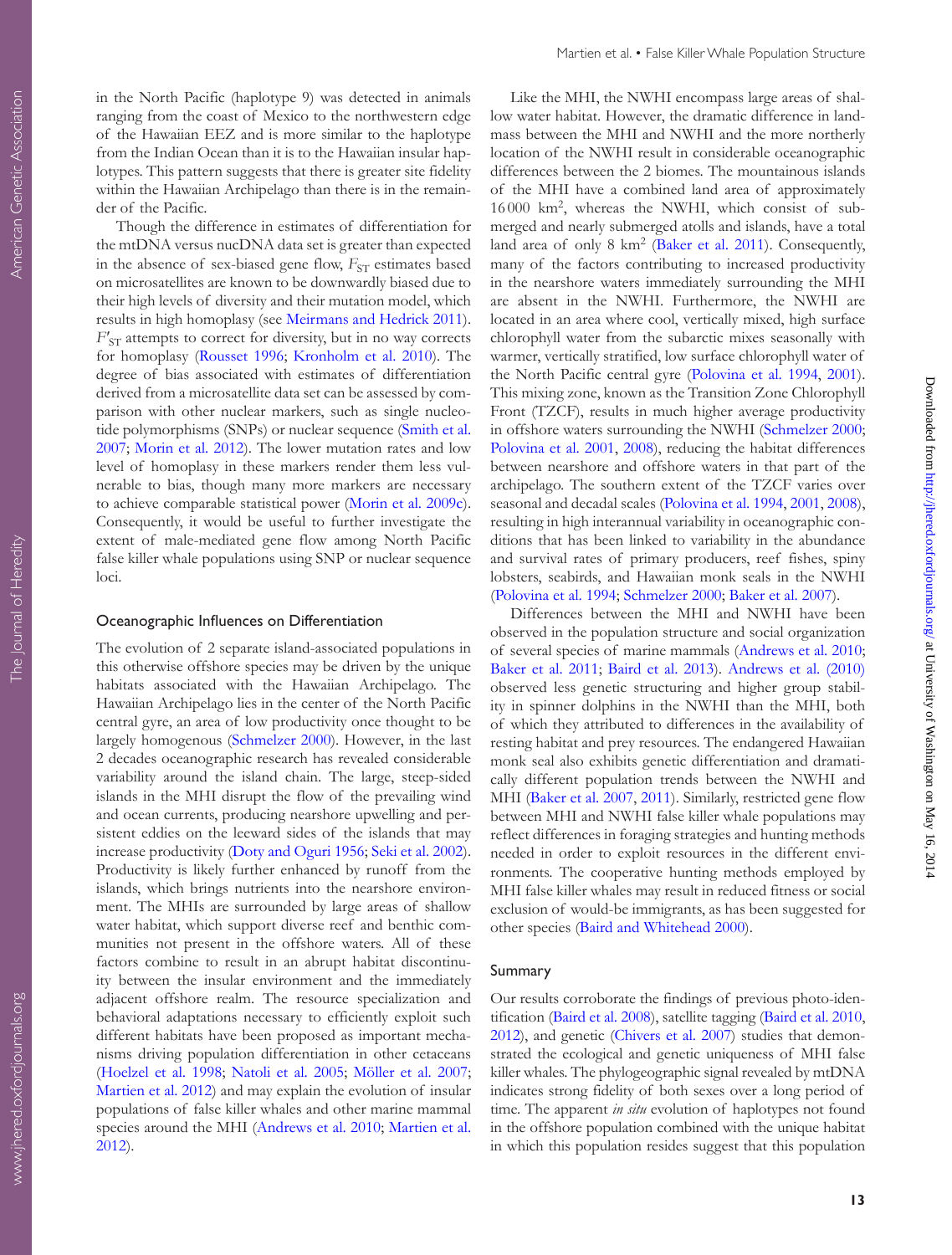#### *Journal of Heredity*

may have evolved local adaptations to their particular insular habitat, a possibility that should be further investigated. nucDNA suggest that the MHI population is as different from the NWHI population as it is from offshore animals, while the failure of STRUCTURE to delineate the social clusters within the MHI suggests that the social affiliations captured by the photo-identification data are more fluid than population-level distinctions. The recent severe decline in the abundance of the MHI population and the unique anthropogenic threats faced by marine species in the MHI [\(Baker et](#page-13-19) al. 2011) raise concern regarding the persistence of this population.

## **Supplementary Material**

Supplementary material can be found at [http://www.jhered.](http://jhered.oxfordjournals.org/lookup/suppl/doi:10.1093/jhered/esu029/-/DC1) [oxfordjournals.org/](http://jhered.oxfordjournals.org/lookup/suppl/doi:10.1093/jhered/esu029/-/DC1).

## **Funding**

National Marine Fisheries Service (Office of Protected Resources, Pacific Island Regional Office, Southwest Fisheries Science Center's Marine Mammal and Turtle Division, Pacific Islands Science Center Protected Species Division); the Wild Whale Research Foundation; and the U.S. Navy (grant numbers N000141010686 from the Office of Naval Research and N00244-10-1-0048 from the Naval Postgraduate School).

## **Acknowledgements**

We thank Drs C. Anderson, Ministry of Fisheries and Agriculture, Republic of the Maldives; S. Jaaman, University of Malaysia; S. Hung, Agriculture, Fisheries and Conservation Department, Hong Kong; J. Robbins, Provincetown Center for Coastal Studies; T. Jefferson and W. F. Perrin, SWFSC; and the NMFS, Pacific Islands Regional Office for providing samples to us. We are also grateful for the dedication and talent of many people who participated in the collection of biopsy samples during the research cruises that made this study possible, including the chief scientists, officers, and crews of the NOAA ships *David Starr Jordan*, *McArthur*, *McArthur II*, *Malcolm Baldridge*, *Oscar Elton Sette*, and the UNOLS ship *Endeavor*. We thank the Island Marine Institute, Maui, Hawai'i, J. Mobley of the University of Hawai'i, and the Wild Whale Research Foundation, Hawai'i, for providing research vessels for sampling in nearshore areas around Hawai'i, as well as J. Aschettino for assistance in the field. Samples collected in the United States were taken under NMFS permits 1026/689424, 774–1714, and 14097. Procedures for ensuring animal welfare during biopsy sampling were approved as part of the Scientific Research permits approval process. Samples collected outside US jurisdiction were imported under CITES Import permits. All data were generated in the SWFSC Genetics Laboratory with assistance from A. Konopacki, K. Coultrup, A. Frey, A. Lang, C. LeDuc, P. Morin, A. Rosenberg, and B. Sutton. P. Olson assisted with the review of photographs collected from encounters with false killer whales in the ETP. Thanks to D. Prosperi, who assisted with data management and archiving, and B. Cozzi for bringing to our attention the extirpation of false killer whales from Italian waters. M. Ford, M. Jenson, B. Perrin, P. Rosel, J. Jackson, A. Foote, and an anonymous reviewer provided helpful comments for improving earlier versions of this manuscript.

## **References**

<span id="page-13-10"></span>Akaike H. 1974. A new look at the statistical model identification. IEEE Trans Automat Contr. 19:716–723.

<span id="page-13-8"></span>Amos W. 1997. Marine mammal tissue sample collection and preservation for genetic analyses. In: Dizon AE, Chivers SJ, Perrin WF, editors. Molecular genetics of marine mammals. Lawrence (KS): Society of Marine Mammalogy. p. 107–113.

<span id="page-13-7"></span>Amos W, Hoelzel AR. 1991. Long-term preservation of whale skin for DNA analysis. Rep Int Whal Comm Sp Is. 13:99–103.

<span id="page-13-18"></span>Andrews KR, Karczmarski L, Au WW, Rickards SH, Vanderlip CA, Bowen BW, Gordon Grau E, Toonen RJ. 2010. Rolling stones and stable homes: social structure, habitat diversity and population genetics of the Hawaiian spinner dolphin (*Stenella longirostris*). Mol Ecol. 19:732–748.

<span id="page-13-1"></span>Baird RW, Gorgone AM, McSweeney DJ, Webster DL, Salden DR, Deakos MH, Ligon AD, Schorr GS, Barlow J, Mahaffy SD. 2008. False killer whales (*Pseudorca crassidens*) around the main Hawaiian Islands: long-term site fidelity, inter-island movements, and association patterns. Mar Mammal Sci. 24:591–612.

<span id="page-13-6"></span>Baird RW, Hanson MB, Schorr GS, Webster DL, McSweeney DJ, Gorgone AM, Mahaffy SD, Holzer DM, Oleson EM, Andrews RD. 2012. Range and primary habitats of Hawaiian insular false killer whales: informing determination of critical habitat. Endanger Species Res. 18:47–61.

<span id="page-13-3"></span>Baird RW, Oleson EM, Barlow J, Ligon AD, Gorgone AM, Mahaffy SD. 2013. Evidence of an island-associated population of false killer whales (*Pseudorca crassidens*) in the Northwestern Hawaiian Islands. Pacific Sci. 67:513–521.

<span id="page-13-2"></span>Baird RW, Schorr GS, Webster DL, McSweeney DJ, Hanson MB, Andrews RD. 2010. Movements and habitat use of satellite-tagged false killer whales around the main Hawaiian Islands. Endanger Species Res. 10:107–121.

<span id="page-13-16"></span>Baird RW, Whitehead H. 2000. Social organization of mammal-eating killer whales: group stability and dispersal patterns. Can J Zool. 78:2096–2105.

<span id="page-13-19"></span>Baker JD, Harting AL, Wurth TA, Johanos TC. 2011. Dramatic shifts in Hawaiian monk seal distribution predicted from divergent regional trends. Mar Mammal Sci. 27:78–93.

<span id="page-13-20"></span>Baker J, Polovina J, Howell E. 2007. Effect of variable oceanic productivity on the survival of an upper trophic predator, the Hawaiian monk seal *Monachus schauinslandi*. Mar Ecol Prog Ser. 346:277–283.

<span id="page-13-12"></span>Bandelt HJ, Forster P, Röhl A. 1999. Median-joining networks for inferring intraspecific phylogenies. Mol Biol Evol. 16:37–48.

<span id="page-13-13"></span>Beerli P. 2006. Comparison of Bayesian and maximum-likelihood inference of population genetic parameters. Bioinformatics. 22:341–345.

<span id="page-13-4"></span>Bradford AL, Forney KA, Oleson EM, Barlow J. 2014. Accounting for subgroup structure in line-transect abundance estimates of false killer whales (*Pseudorca crassidens*) in Hawaiian waters. PLoS One. 9:e90464.

<span id="page-13-9"></span>Buchanan FC, Friesen MK, Littlejohn RP, Clayton JW. 1996. Microsatellites from the beluga whale Delphinapterus leucas. Mol Ecol. 5:571–575.

<span id="page-13-5"></span>Carretta J V, Oleson E, Weller DW, Lang AR, Forney KA, Baker J, Hanson B, Martien KK, Muto MM, Lowry MS, et al. 2013. U.S. Pacific marine mammal stock assessments: 2012. La Jolla (CA): NOAA Technical Memorandum NMFS-SWFSC-504. p. 385.

<span id="page-13-0"></span>Chivers SJ, Baird RW, McSweeney DJ, Webster DL, Hedrick NM, Salinas JC. 2007. Genetic variation and evidence for population structure in eastern North Pacific false killer whales (*Pseudorca crassidens*). Can J Zool. 85:783–794.

<span id="page-13-15"></span>Comes HP, Abbot RJ. 1998. The relative importance of historical events and gene flow on the population structure of a Mediterranean ragwort, *Senecio galicus* (Asteraceae). Evolution. 52:355–367.

<span id="page-13-11"></span>Darriba D, Taboada GL, Doallo R, Posada D. 2012. jModelTest 2: more models, new heuristics and parallel computing. Nat Methods. 9:772.

<span id="page-13-17"></span>Doty MS, Oguri M. 1956. The island mass effect. J du Cons Int pour l'Exploration del a Mer. 22:33–37.

<span id="page-13-14"></span>Escorza-Trevino S, Archer FI, Rosales M, Lang AM, Dizon AE. 2005. Genetic differentiation and intraspecific structure of Eastern Tropical Pacific spotted dolphins, *Stenella attenuata*, revealed by DNA analyses. Conserv Genet. 6:587–600.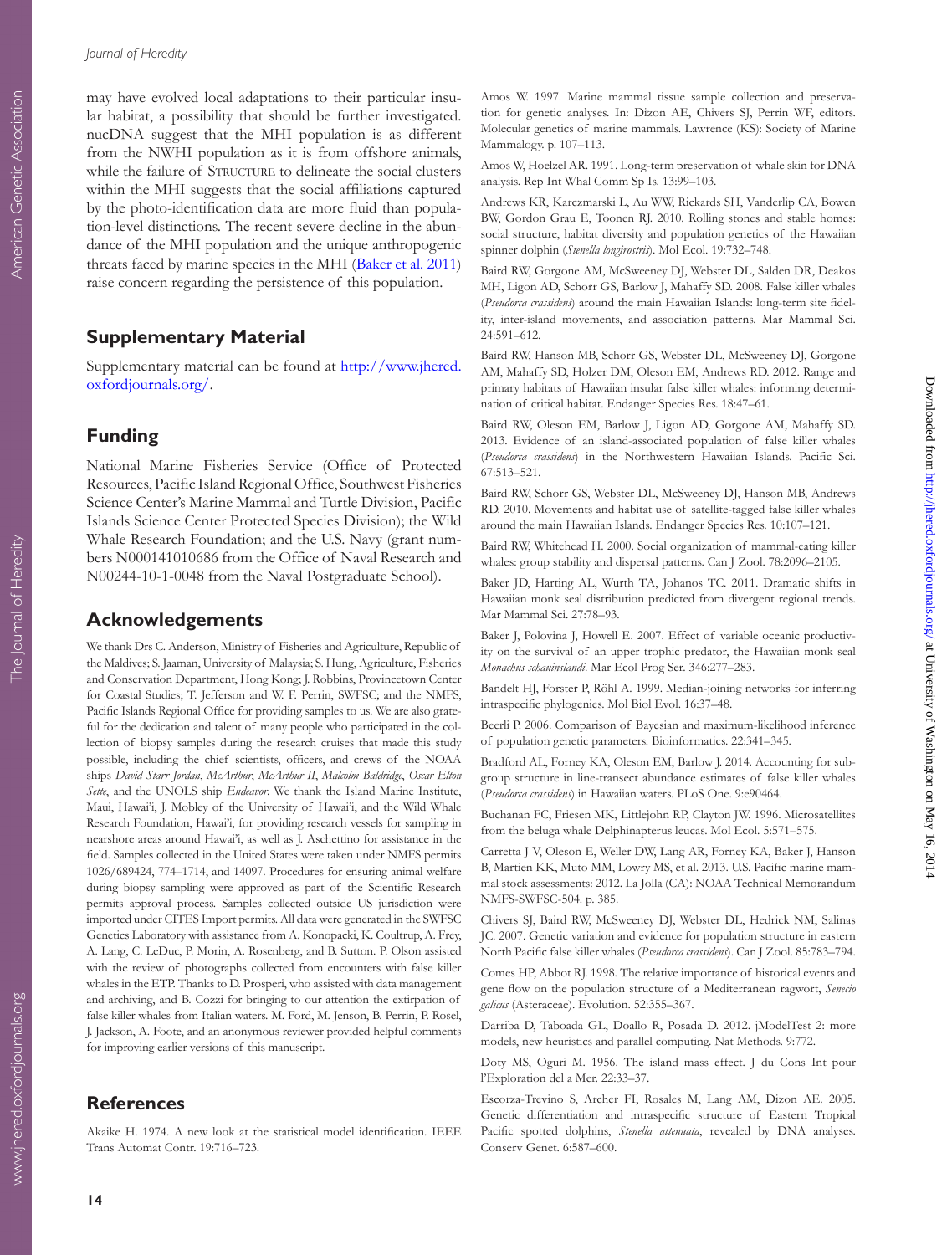www.jhered.oxfordjournals.org

<span id="page-14-26"></span>Evanno G, Regnaut S, Goudet J. 2005. Detecting the number of clusters of individuals using the software STRUCTURE: a simulation study. Mol Ecol. 14:2611–2620.

<span id="page-14-17"></span>Excoffier L, Laval G, Schneider S. 2005. Arlequin (version 3.0): an integrated software package for population genetics data analysis. Evol Bioinform Online. 1:47–50.

<span id="page-14-10"></span>Fain SR, LeMay JP. 1995. Gender identification of humans and mammalian wildlife species from PCR amplified sex-linked genes. Proc Am Acad Forensic Sci.:34.

<span id="page-14-24"></span>Falush D, Stephens M, Pritchard JK. 2003. Inference of population structure using multilocus genotype data: linked loci and correlated allele frequencies. Genetics. 164:1567–1587.

<span id="page-14-2"></span>Federal Register. 2012. Endangered and threatened wildlife and plants: endangered status for the main Hawaiian Islands insular false killer whale distinct population segment. Fed Regist. 77:70915–70939.

<span id="page-14-14"></span>Fisher RA. 1935. The logic of inductive inference (with discussion). J R Stat Soc. 98:39–82.

<span id="page-14-33"></span>Ford MJ, Hanson MB, Hempelmann JA, Ayres KL, Emmons CK, Schorr GS, Baird RW, Balcomb KC, Wasser SK, Parsons KM, et al. 2011. Inferred paternity and male reproductive success in a killer whale (*Orcinus orca*) population. J Hered. 102:537–553.

<span id="page-14-21"></span>Forster P, Torroni A, Renfrew C, Röhl A. 2001. Phylogenetic star contraction applied to Asian and Papuan mtDNA evolution. Mol Biol Evol. 18:1864–1881.

<span id="page-14-18"></span>Fu YX. 1997. Statistical tests of neutrality of mutations against population growth, hitchhiking and background selection. Genetics. 147:915–925.

<span id="page-14-7"></span>Galver LM. 2002. The molecular ecology of spinner dolphins, *Stenella longirostris*: genetic diversity and population structure [Masters thesis]. San Diego (CA):University of California, San Diego. p. 192.

<span id="page-14-4"></span>Gemmell NJ, Akiyama S. 1996. An efficient method for the extraction of DNA from vertebrate tissues. Trends Genet. 12:338–339.

<span id="page-14-0"></span>Gomez A, Adcock GJ, Lunt DH, Carvalho GR. 2002. The interplay between colonization history and gene flow in passively dispersing zooplankton: microsatellite analysis of rotifer resting egg banks. J Evol Biol. 15:158–171.

<span id="page-14-19"></span>Goudet J. 2001. FSTAT, a program to estimate and test gene diversities and fixation indices (version 2.9.3). Available from: [http://www2.unil.ch/popgen/](http://www2.unil.ch/popgen/softwares/fstat.htm ) [softwares/fstat.htm.](http://www2.unil.ch/popgen/softwares/fstat.htm )

<span id="page-14-23"></span>Goudet J, Perrin N, Waser P. 2002. Tests for sex-biased dispersal using biparentally inherited genetic markers. Mol Ecol. 11:1103–1114.

<span id="page-14-20"></span>Guindon S, Gascuel O. 2003. A simple, fast, and accurate algorithm to estimate large phylogenies by maximum likelihood. Syst Biol. 52:696–704.

<span id="page-14-13"></span>Guo SW, Thompson EA. 1992. Performing the exact test of Hardy-Weinberg proportion for multiple alleles. Biometrics. 48:361–372.

<span id="page-14-6"></span>Hoelzel AR, Dahlheim M, Stern SJ. 1998. Low genetic variation among killer whales (*Orcinus orca*) in the eastern north Pacific and genetic differentiation between foraging specialists. J Hered. 89:121–128.

<span id="page-14-25"></span>Hubisz MJ, Falush D, Stephens M, Pritchard JK. 2009. Inferring weak population structure with the assistance of sample group information. Mol Ecol Resour. 9:1322–1332.

<span id="page-14-27"></span>Jakobsson M, Rosenberg NA. 2007. CLUMPP: a cluster matching and permutation program for dealing with label switching and multimodality in analysis of population structure. Bioinformatics. 23:1801–1806.

<span id="page-14-36"></span>Kronholm I, Loudet O, de Meaux J. 2010. Influence of mutation rate on estimators of genetic differentiation–lessons from Arabidopsis thaliana. BMC Genet. 11:33.

<span id="page-14-32"></span>Larsson LC, Charlier J, Laikre L, Ryman N. 2009. Statistical power for detecting genetic divergence - organelle versus nuclear markers. Conserv Genet. 10:1255–1264.

<span id="page-14-34"></span>LeDuc RG, Robertson KM, Pitman RL. 2008. Mitochondrial sequence divergence among Antarctic killer whale ecotypes is consistent with multiple species. Biol Lett. 4:426–429.

<span id="page-14-3"></span>Longhurst A. 1998. Ecological geography of the sea. San Diego (CA): Academic Press.

<span id="page-14-8"></span>Martien KK, Baird RW, Hedrick NM, Gorgone AM, Thieleking JL, McSweeney DJ, Robertson KM, Webster DL. 2012. Population structure of island-associated dolphins: evidence from mitochondrial and microsatellite markers for common bottlenose dolphins (*Tursiops truncatus*) around the main Hawaiian Islands. Mar Mammal Sci. 28:E208–E232.

<span id="page-14-16"></span>McKelvey KS, Schwartz MK. 2005. DROPOUT: a program to identify problem loci and samples for noninvasive genetic samples in a capturemark-recapture framework. Mol Ecol Notes 5:716–718.

<span id="page-14-22"></span>Meirmans PG. 2006. Using the AMOVA framework to estimate a standardized genetic differentiation measure. Evolution. 60:2399–2402.

<span id="page-14-35"></span>Meirmans PG, Hedrick PW. 2011. Measuring genetic differentiation: F<sub>ST</sub> and related measures. Mol Ecol Resour. 11:5–18.

<span id="page-14-5"></span>Miller SA, Dykes DD, Polesky HF. 1988. A simple salting out procedure for extracting DNA from human nucleated cells. Nucleic Acids Res. 16:1215.

<span id="page-14-31"></span>Mirimin L, Miller R, Dillane E, Berrow SD, Ingram S, Cross TF, Rogan E. 2011. Fine-scale population genetic structuring of bottlenose dolphins in Irish coastal waters. Anim Conserv. 13:1–12.

<span id="page-14-40"></span>Möller LM, Wiszniewski J, Allen SJ, Beheregaray LB. 2007. Habitat type promotes rapid and extremely localised genetic differentiation in dolphins. Mar Freshw Res. 58:640–648.

<span id="page-14-37"></span>Morin PA, Archer FI, Pease VL, Hancock-Hanser BL, Robertson KM, Huebinger RM, Martien KK, Bickham JW, George JC, Postma LD, et al. 2012. Empirical comparison of single nucleotide polymorphisms and microsatellites for population and demographic analyses of bowhad whales. Endanger Species Res. 19:129–147.

<span id="page-14-15"></span>Morin PA, Leduc RG, Archer FI, Martien KK, Huebinger R, Bickham JW, Taylor BL. 2009a. Significant deviations from Hardy-Weinberg equilibrium caused by low levels of microsatellite genotyping errors. Mol Ecol Resour. 9:498–504.

<span id="page-14-9"></span>Morin PA, Manaster C, Mesnick SL, Holland R. 2009b. Normalization and binning of historical and multi-source microsatellite data: overcoming the problems of allele size shift with allelogram. Mol Ecol Resour. 9:1451–1455.

<span id="page-14-12"></span>Morin PA, Martien KK, Archer FI, Cipriano F, Steel D, Jackson J, Taylor BL. 2010. Applied conservation genetics and the need for quality control and reporting of genetic data used in fisheries and wildlife management. J Hered. 101:1–10.

<span id="page-14-38"></span>Morin PA, Martien KK, Taylor BL. 2009c. Assessing statistical power of SNPs for population structure and conservation studies. Mol Ecol Resour. 9:66–73.

<span id="page-14-11"></span>Morin PA, Nestler A, Rubio-Cisneros NT, Robertson KM, Mesnick SL. 2005. Interfamilial characterization of a region of the ZFX and ZFY genes facilitates sex determination in cetaceans and other mammals. Mol Ecol. 14:3275–3286.

<span id="page-14-39"></span>Natoli A, Birkun A, Aguilar A, Lopez A, Hoelzel AR. 2005. Habitat structure and the dispersal of male and female bottlenose dolphins (*Tursiops truncatus*). Proc Biol Sci. 272:1217–1226.

<span id="page-14-1"></span>Oleson EM, Boggs CH, Forney KA, Hanson MB, Kobayashi DR, Taylor BL, Wade PR, Ylitalo GM. 2010. Status review of Hawaiian Insular false killer whales (*Pseudorca crassidens*) under the Endangered Species Act. Honolulu (HI): NOAA Technical Memorandum NMFS-PIFSC-22. p. 139.

<span id="page-14-30"></span>Oremus M, Gales R, Dalebout ML, Funahashi N, Endo T, Kage T, Steel D, Baker CS. 2009. Worldwide mitochondrial DNA diversity and phylogeography of pilot whales (*Globicephala* spp.). Biol J Linn Soc. 98:729–744.

<span id="page-14-28"></span>Paetkau D, Calvert W, Stirling I, Strobeck C. 1995. Microsatellite analysis of population structure in Canadian polar bears. Mol Ecol. 4:347–354.

<span id="page-14-29"></span>Paetkau D, Slade R, Burden M, Estoup A. 2004. Direct, real-time estimation of migration rate using assignment methods: a simulation-based exploration of accuracy and power. Mol Ecol Notes. 6:288–295.

Downloaded from <http://jhered.oxfordjournals.org/> at University of Washington on May 16, 2014

Downloaded from http://jhered.oxfordjournals.org/ at University of Washington on May 16, 2014